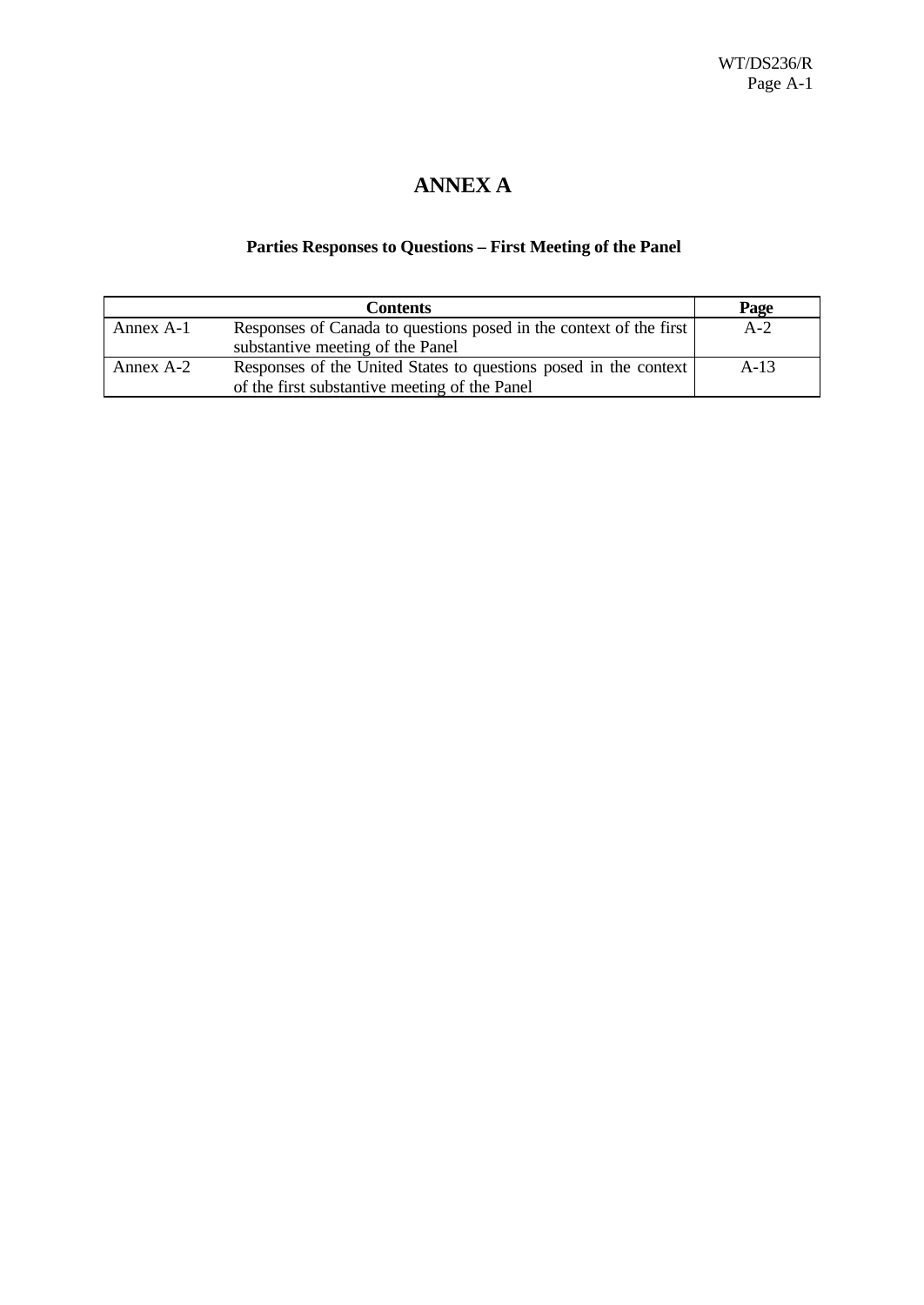# **ANNEX A-1**

### RESPONSES OF CANADA TO QUESTIONS POSED IN THE CONTEXT OF THE FIRST SUBSTANTIVE MEETING

#### (21 May 2002)

**1.** *In situ* natural resources are not "goods" within the meaning of the SCM Agreement. Accordingly, the right of exploitation of such resources does not come within the meaning of "provision of goods" in Article 1.1(a)(1)(iii). This does not mean that the consequences flowing from real property rights in general, and resource exploitation rights in particular, cannot come within the scope of other parts of Article 1.1.

A land grant, or the grant of a building, may come within Article 1.1. However, such a grant would not constitute the provision of "goods". Land, as an asset, is often a source of revenue. A land grant, therefore, can constitute the foregoing of revenue that the owner might expect from its rental or sale. Whether a 99-year lease comes within the terms of Article 1.1 depends on the terms of the lease and, as mentioned above, the prevailing legal regime for leasing of publicly-owned land.

Finally, for the purpose of Article 1.1, real property rights such as those in land, leases or *in situ* natural resources are no different from property rights in patents or copyrights (or other intangibles). It is not that the "granting" of these rights in each instance can never amount to a financial contribution, but that such grants do not amount to the provision of "goods".

**2. (a)** Yes. The term "goods" in Article 1.1(a)(1)(iii) has the same meaning and scope as "products" used elsewhere in the SCM Agreement and the WTO Agreement. The ordinary meaning of "goods" is "tangible or movable personal property other than money; (especially) articles or items of merchandise (goods or services)".

The context for this term in the SCM Agreement is highly instructive as to its scope and confirms the ordinary meaning of "goods" as tradable items with an actual or potential customs classification.

- First, in Part II, Article 3.1(b) refers to "the use of domestic over imported *goods*." Evidently, "goods" refers to tradable items: rights to *in situ* natural resources cannot be "imported" or "used".
- Second, Parts III and V of the SCM Agreement refer to "products". There is no indication anywhere in the text that the "product" or "imports" referred to in these Parts is different from the "goods" referred to in Article 1 or 3.

Other agreements in the WTO Agreement are also particularly useful as context.

- First, countervailing measures are provided for in Article VI of the GATT 1994, as an exception to Article II. Therefore, the coverage of Part V of the SCM Agreement and that of Article II of the GATT 1994 must be the same.
- Second, the interpretative note to Annex 1A of the *Marrakesh Agreement* provides a rule of conflict between the GATT 1994 and the covered agreements. The logical conclusion of the note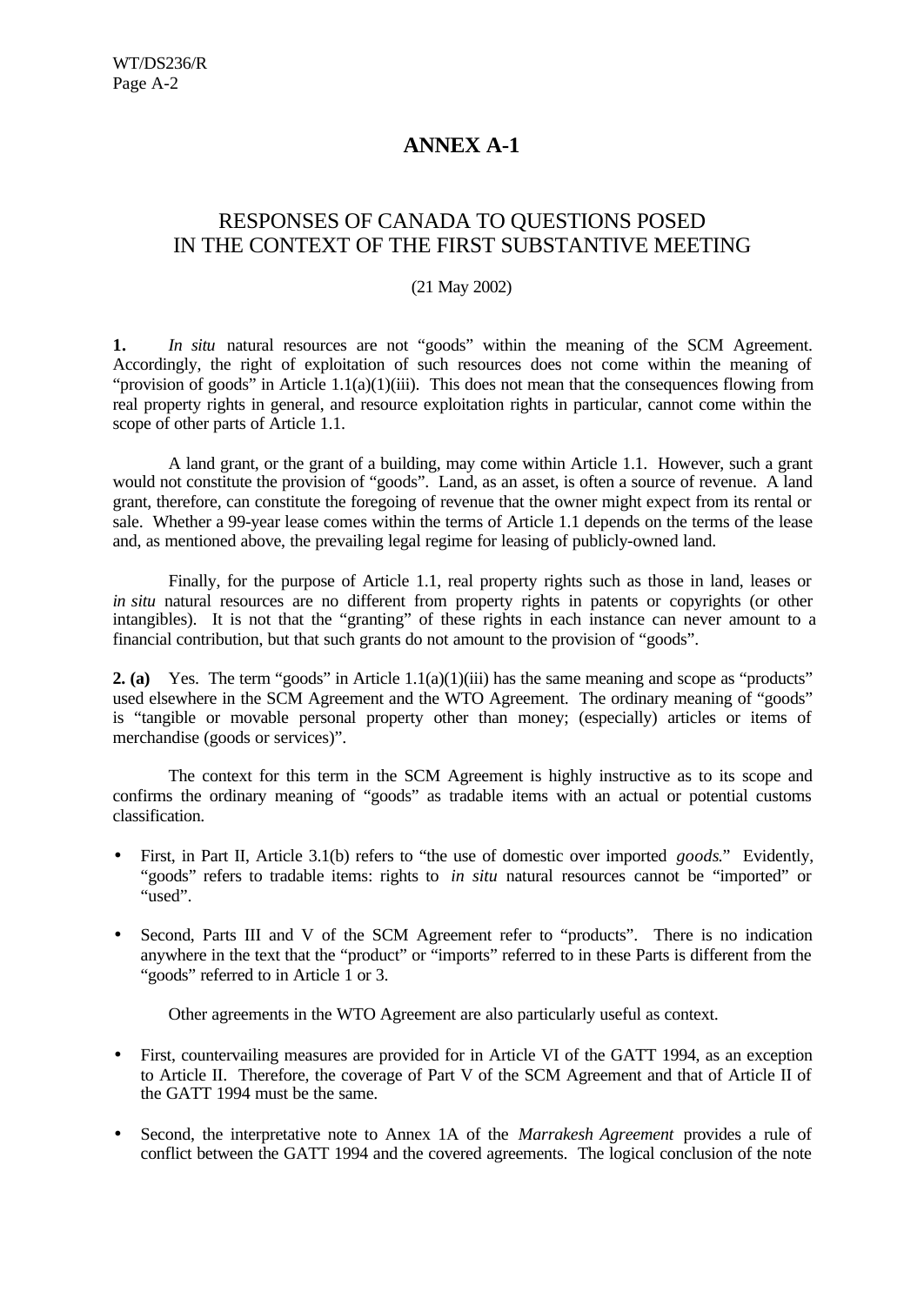is that the agreements set out in Annex 1A apply to the same products, or "goods" as those subject to the GATT 1994.

- Third, Article 1 of the TRIMs Agreement (TRIMS) provides that the TRIMs "applies to investment measures related to trade in *goods* only." Article 2 requires that, "… no Member shall apply any TRIM that is inconsistent with the provisions of Article III or Article XI of GATT 1994." The unambiguous implication is that the "goods" referred to in Article 1 of the TRIMs are the same as the "products" covered by Articles III and XI of the GATT 1994.
- Fourth, the *Agreement on Implementation of Article VII of the GATT 1994* refers to imported or exported "goods". There is no indication that the term has a different meaning in this agreement than the same word in other agreements in Annex 1A, or indeed the term "product" in the GATT 1994.
- Fifth, the *Agreement on Rules of Origin* also refers to "goods" in the context of Articles I, II, III, XI and XIII of the GATT 1994.

Finally, nothing in the object and purpose of the SCM Agreement suggests that the term "goods" in Article 1.1 should be read as anything other than tradable items with an actual or potential customs classification. To the extent that there is a concern that certain forms of government largesse may not be captured by definition of "goods", the Panel may consider the following:

- First, as the panel in *United States Export Restraints* noted, Article 1.1(a)(1) does not cover *all* government actions that may affect the market, but only those that fall within the definition of "subsidy".
- Second, land or lease grants may well be covered by other provisions in Article 1.1(a)(1). It is not, however, necessary for this Panel to define the precise scope of that Article to arrive at the conclusion that real property rights are not "goods".

The Spanish and French versions of the WTO Agreement are useful in confirming the meaning of the term "goods". In both texts, the word "goods" is translated into both "bienes" and "productos" as well as "biens" and "produits" in the Spanish and French versions, respectively. For the purposes of the other two official versions of the SCM Agreement, the term "goods" in Article 1.1 has the same meaning and scope as "products".

The Appellate Body also uses the terms "goods" and "products" interchangeably as reflected in their decisions in both EC – Bananas (para. 221) and Canada – Autos (para. 140).

**(b)** No. A building that is affixed to the land is not "goods" for the purposes of Article 1.1 of the SCM Agreement. Such a building would be real property.

**(c)** Heading 0602 covers "live trees … of a kind commonly supplied by nursery gardeners or florists for planting or for ornamental use." Live firs of small dimensions that are fully transportable are properly considered as goods since they fall under the Harmonized System. Fully-grown live firs in the form of standing timber are not "goods" for the purposes of the WTO Agreement.

**(d)** The fact that "services" are mentioned in the first half of Article 1.1(a)(1)(iii) does not in any way affect the scope of "goods". Goods are those tradable items that come or may come under the coverage of the GATT 1994, while services are those economic activities that would fall within the scope of the GATS. Other assets or property – such as intellectual property rights – do not fall within Article  $1.1(a)(1)(iii)$  at all.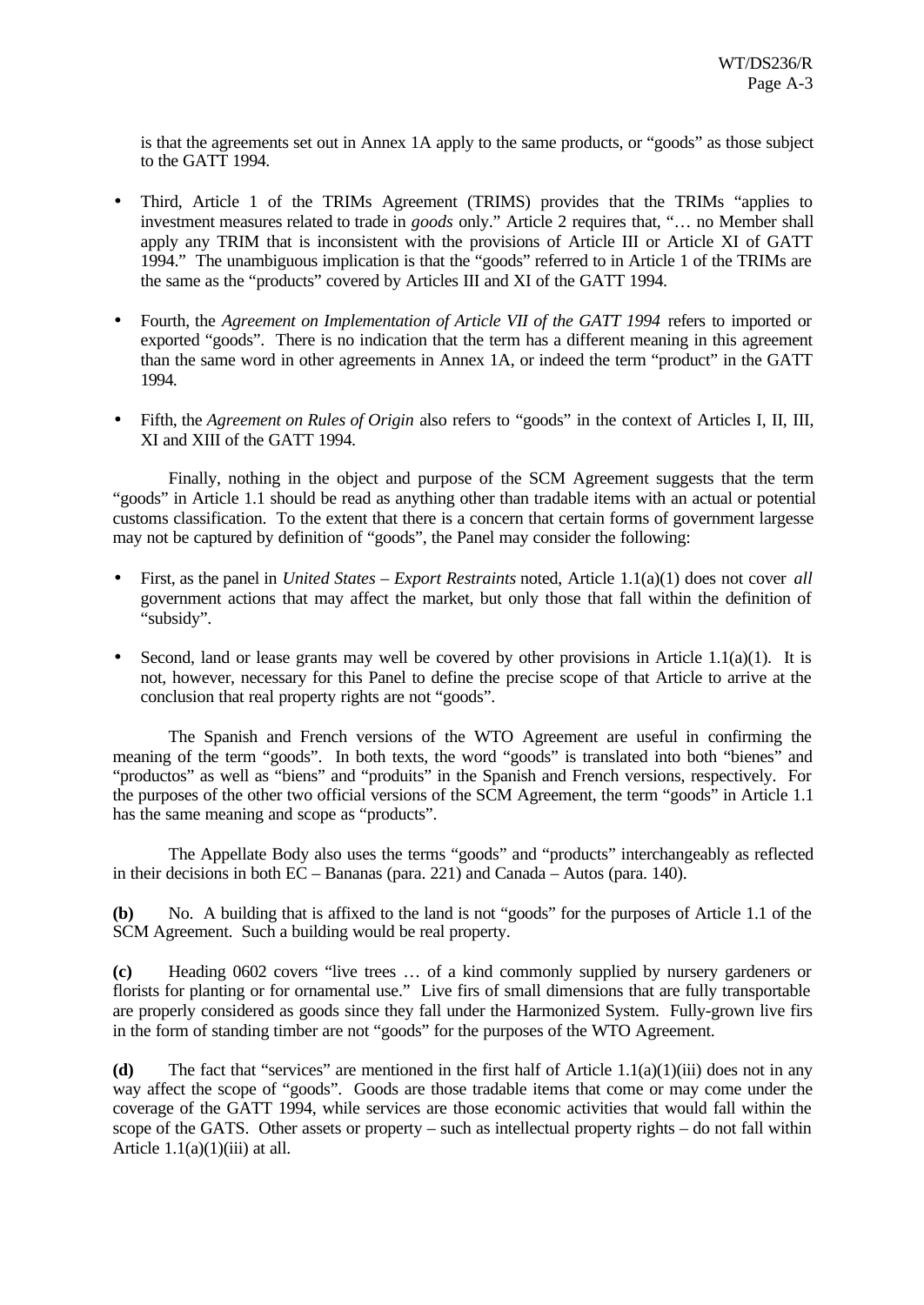**3.** Where a private party produces a product from natural resources in which it has property interests, the "goods" so produced are not provided by government. Where, however, a lorry-full of iron-ore is delivered by the government to a processor, this constitutes the provision of goods. If the government produces the iron ore and offers it to a steel producer willing to load and haul the ore to its mill the government would also be providing goods. However, granting exploitation rights to a resource that is part of the land and that cannot be traded, does not constitute the provision of goods.

**4.** Under the Canadian constitution, provinces have title to the majority of public property and exercise exclusive jurisdiction to legislate in relation to the development, conservation, and management of non-renewable natural resources and forestry resources.

**5.** Yes. The text of Article 14(d) unambiguously requires that a Member determine the adequacy of remuneration "in relation to prevailing market conditions for the good or service in question in the country of provision". The ordinary meaning of "prevail", read in context, is "exist". The reference to "prevailing market conditions" is, therefore, to conditions that actually exist in the country of provision. There is nothing in the context, object and purpose or the negotiating history of Article 14 that would permit reading this as "in another country".

Further contextual evidence may be found in the Accession Protocol of China. The Protocol specifically permits the use of "methodologies for identifying and measuring the subsidy benefit which take into account the possibility that prevailing terms and conditions in China may not always be available as appropriate benchmarks." If Article 14(d) permitted Members to consider conditions outside "the country of provision", this exceptional treatment would not have been necessary.

Market benchmarks can also still exist where there is a government monopoly. For instance, if the government's monopoly was over domestic production of the goods in question then the government price could be compared to the price of imports of the same good. Even where there are no imports, remuneration is "adequate" where the government operates on a market basis. All of the provinces submitted substantial and unrebutted, factual evidence and economic analyses demonstrating that they were acting in a manner consistent with market principles.

**6.** The requirements for entering into tenures vary substantially, but before tenures are granted, provinces will require a demonstration of forest management expertise and financial capabilities sufficient to undertake required obligations. Subject to the qualifications, there are no limitations on who can enter into these agreements.

The responsibilities that a long-term tenure holder must agree to undertake generally include: sustainable forest management, forest management, development and operational planning, public consultations, silviculture prescriptions, construction or maintenance of wood processing facilities, preparation of forest inventories, pest and disease control, timber cruises, scaling, firefighting and forest research activities.

In most cases, tenure holders are free to sell their logs to unrelated sawmills. There are generally no requirements either by statute or by the terms of tenures that require tenure holders to sell to specific mills or to sell at specific prices or under specific terms and conditions.

**7.** The log price data provided to Commerce prior to the PD is described by province below. Logs are highly heterogeneous and prices differ by species, size and quality. As with stumpage rates, any comparison of average prices must at a minimum include adjustments for these characteristics. As well, log prices reflect the value of a delivered good; that is, they include the cost of harvesting and transporting the good as well as all tenure obligation costs borne by the harvester. Accordingly, log prices are not the same as stumpage rates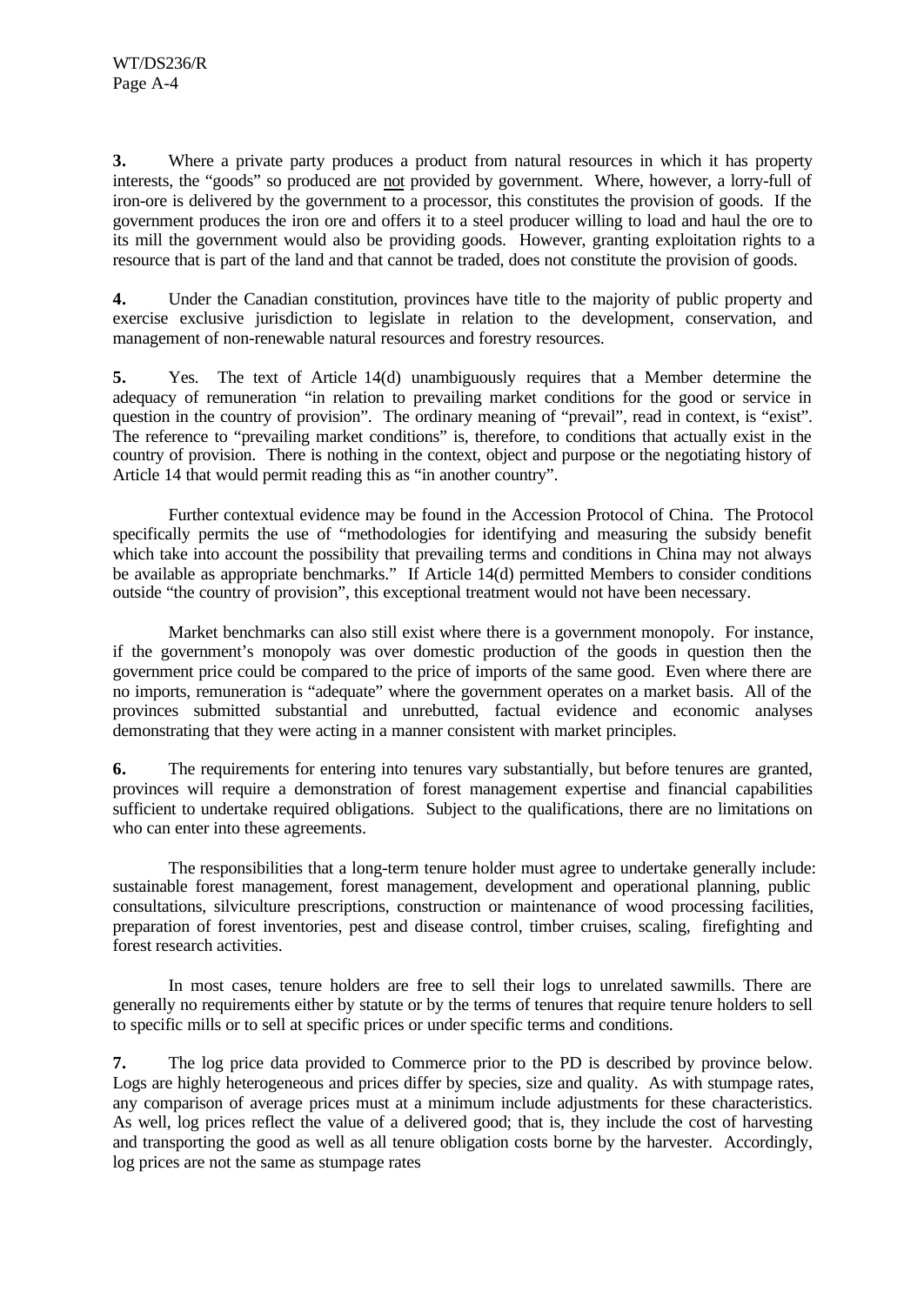|                                        | Volume $(m^3)$ | Value $(\$)$ | Average               |
|----------------------------------------|----------------|--------------|-----------------------|
|                                        |                |              | Value $(\frac{2}{3})$ |
| Vancouver Log Market (2000/2001)       | 6,559,073      | 655,366,782  | 99.92                 |
| Log transactions in BC Interior (1999) | 11,309,545     | 782,088,207  | 69.15                 |
| Vernon Log Yard (2000/2001)            | 54,907         | 3,632,694    | 66.16                 |
| Revelstoke Log Yard (2000/2001)        | 28,754         | 3,157,601    | 109.81                |

B.C. is home to the most organized log exchanges in Canada. B.C.'s information is summarized in the following table:

The VLM is an informal arrangement amongst the log supply departments of various coastal B.C. licencees, the log buyers for small companies or their agents, and the traders employed by log brokers who buy and sell logs. The VLM does not distinguish between logs originating from privately owned, federally owned or provincially owned land.

There is no similarly organized log market in the interior of B.C.. It consists of a series of small, separate local markets. The Vernon log yard was established in March 1993 and obtains its logs from timber sales harvested in local districts from a variety of tenure arrangements. The Revelstoke log yard is extremely small and the logs sold through it are mainly high-value cedar sawlogs.

Alberta provided survey information it collects in the ordinary course of business on average log prices paid by purchasers. The following table shows the calendar year volume and value (FOB purchasing mill) of these transactions. This data does not break out private land sourced logs from logs harvested on provincial lands and also does not provide information on species type or quality.

Excerpted from Table 32 - Exhibit AB-LER-5 Volume and Value of Domestic Arm's-length Log Sales from Survey

|      | <b>Total Softwood</b><br>Log Harvest $m3$ | <b>Total Arm's-length</b><br><b>Transaction Softwood</b><br>$Log$ Volumes $m3$ | <b>Transaction</b><br><b>Softwood Log</b><br><b>Volumes</b> | <b>Percent Arm's-length Arm's-length logs sales</b><br>prices (FOB<br>purchasing mill) $\gamma/m^3$ |
|------|-------------------------------------------|--------------------------------------------------------------------------------|-------------------------------------------------------------|-----------------------------------------------------------------------------------------------------|
| 2000 | 14,168,657                                | 884,552                                                                        | 6.24%                                                       | 50.40                                                                                               |

In its initial questionnaire response, Ontario provided Commerce with the results of a survey and a report done by the independent accounting firm of KPMG. The first schedule in the survey itemized the costs of SPF (spruce, jack pine and fir) logs from Crown lands delivered to the mill gate. KPMG reported that total weighted average costs of delivered SPF logs cut from Crown land of \$50.42  $\text{m}^3$ . The second schedule in the survey reported purchases of timber in Ontario by third parties of timber harvested from several jurisdictions. The prices for these purchases were established by negotiation between buyer and seller. Weighted average market prices reported by KPMG ranged from \$47.36  $m^3$  for timber harvested from Ontario private land and \$49.15  $m^3$  for timber harvested from Ontario Crown land.

There are two separate and distinct markets for the supply of standing timber in Québec: the public forest and the private forest. The only private forest prices obtained by Québec are through annual market surveys and a tri-annual census. Québec uses these market prices to set public forest stumpage rates. Québec provided the Department of Commerce with private stumpage price data for the three years 1998, 1999 and 2000.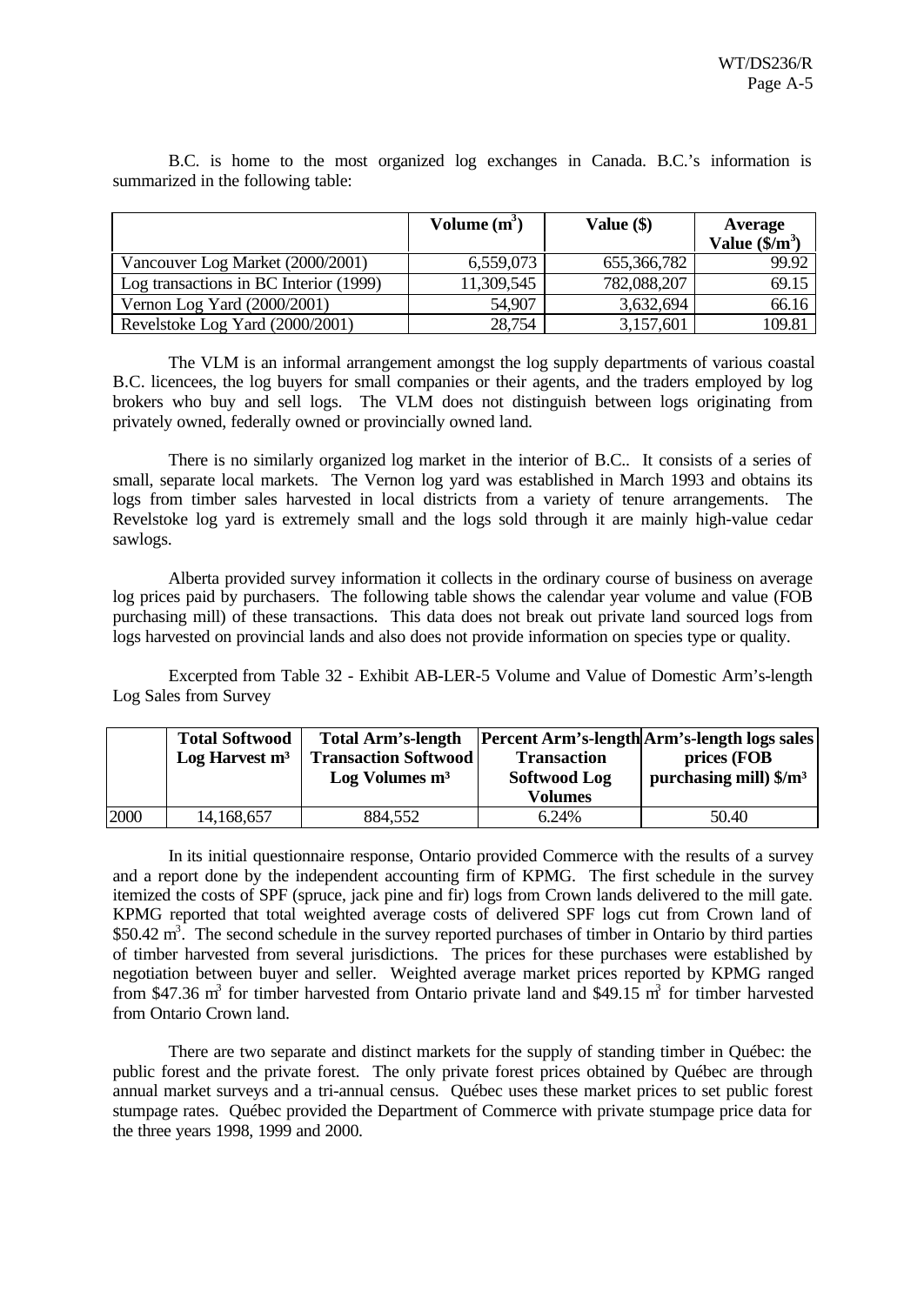**8.** By "arm's-length" prices, Canada means prices of log sales between a willing seller and a willing buyer that are not related, i.e. market prices freely negotiated between independent parties. Such sales include both sales for a specific price and sales transacted by means of "swapping" a bundle of different types of logs between unrelated tenure holders.

An estimate of the volume of timber harvested in B.C. by companies operating at arm'slength from sawmills can be obtained by analysing the timber harvested under specific licences and permits separately for companies that have and do not have sawmills. This analysis, based on information on the record prior to the PD, indicates that 30.09 per cent of the timber from Crown licences was harvested by companies that do not have sawmills. In the aggregate (including private land), 33.0 per cent of timber harvested in the province during the POI was harvested by entities that did not have sawmills.

Québec's TSFMA tenures require the tenure holder to process the public timber they harvest. Forest management contracts (FMC) do not require tenure holders to process timber. Sales from Federal lands are largely stumpage sales done by sealed bid tender. None of the 40,000 registered private woodlot owners is required to process timber. The tenure data submitted prior to the PD shows that up to 27 per cent of the provincial harvest will be sold through arm's-length transactions from private lands and FMC tenures. In addition, almost 35 per cent of the total log supply comes from arm's-length transactions from private lands, FMC tenures and log imports.

Approximately 30 per cent of the softwood timber harvested from Ontario's Crown land during Commerce's period of investigation was sold by tenure holders to third parties who subsequently processed this into forest products.

Alberta indicated to Commerce that it had survey data (both price and volumes) on arm'slength transactions in volumes that represented approximately 6 per cent of the total softwood log harvest in Alberta. A sample of a substantial portion of the forest industries in Alberta was used to develop these data. "Arm's-length" transactions in this survey were defined as transactions entered into freely between totally unrelated parties. Further, this sample was limited to transactions where the cash price was the only consideration exchanged.

In addition to the survey data giving volumes and prices, Alberta also has data on the volume of logs delivered to mills from sources other than from their own forestry tenures. Alberta's records show that volumes of timber traded or swapped for other logs or woodchips and purchased in cash transactions or in exchange for other consideration comprised  $3,900,000$  m<sup>3</sup> in the period of investigation or slightly more than 30 per cent of the total softwood sawlog harvest.

Prior to the PD, Canada submitted to Commerce applications for exclusion from 98 producers who purchased logs or lumber at arm's-length. Of these, 78 were remanufacturers unrelated to firms with harvesting rights and at least 8 were primary mills that purchased all of their log inputs in arm'slength transactions.

**9.** The programmes and policies investigated by Commerce were provincial stumpage programs, not the sale of logs. Indeed, the US used state stumpage programmes as benchmarks rather than log sales. There was a significant amount of information on the record at the time of the PD regarding a variety of sources of data that might have been used by Commerce as benchmarks. This information included data on private stumpage, competitive tenures in certain provinces and other evidence that provinces operate their stumpage systems on market terms. Three provinces – Alberta, Ontario and Québec – provided extensive evidence related to private markets operating within their provinces. Alberta also provided Commerce with data broken out for its competitively sold tenures. The four primary exporting provinces, representing 96 per cent of the exports of softwood lumber, provided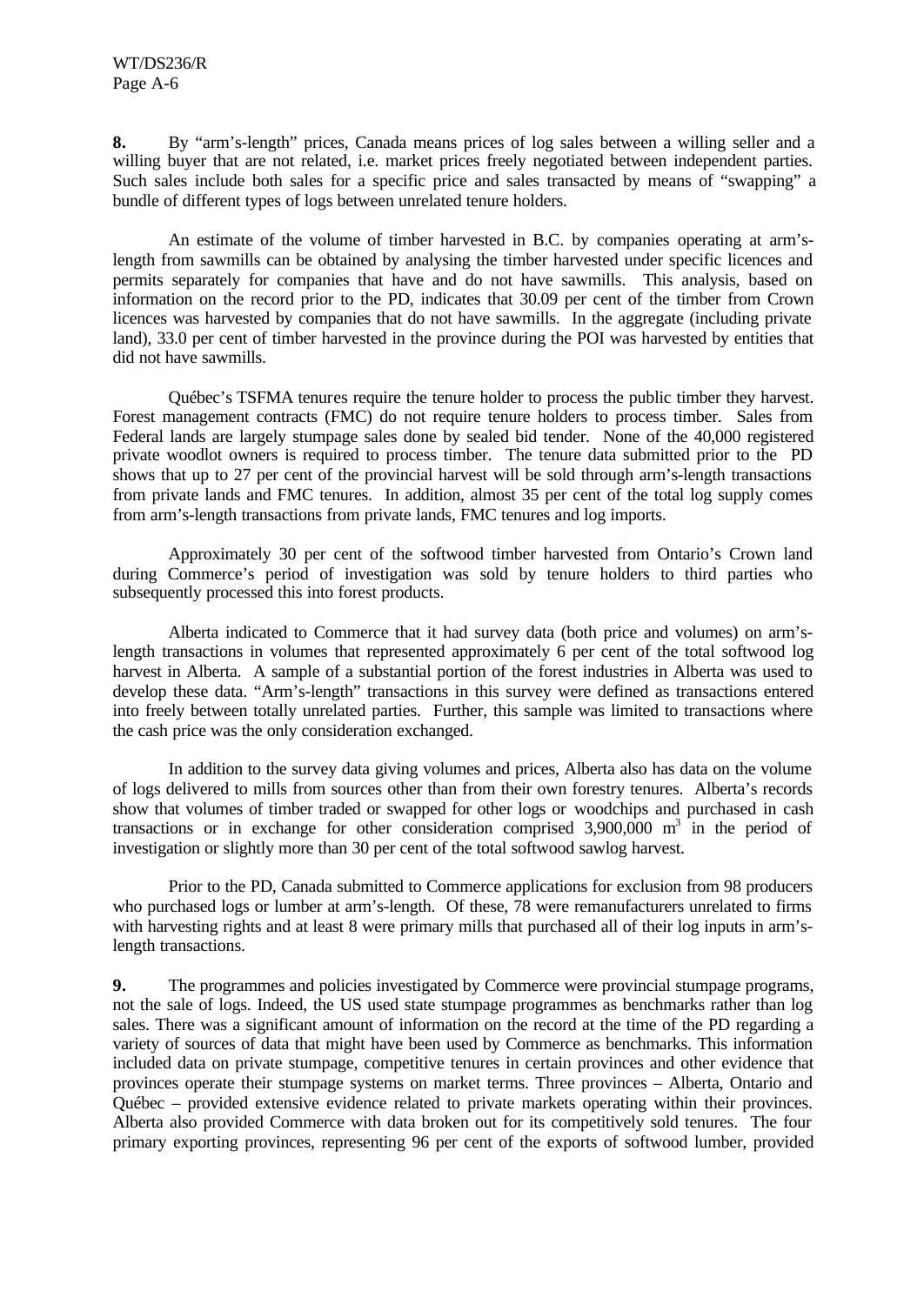information demonstrating that they operated their stumpage systems in a manner consistent with market principles.

The size of the available in-country benchmark market should not determine the adequacy of the data. Rather, adequacy should be assessed taking into account other factors, including the existence of willing buyers and sellers and other indicia of a viable market. For example, arbitrage works between different timber supply sources to ensure that stumpage rates derived from the sale of a relatively small volume of harvesting rights from one source can represent a valid basis for comparison with stumpage rates from other sources.

One example of arbitrage is found in Québec, where the majority of timber on private forestlands is sold as delivered logs; that is, the owner undertakes the logging himself, or contracts with a logger to do the harvesting. A smaller portion of Québec's private harvest is sold as sales of harvesting rights. Both of these sale prices represent valid competitive market prices because the opportunity for arbitrage between the private log and private stumpage markets exists.

**10.** The factual determinations by Commerce in the three previous lumber cases are highly relevant in establishing that cross-border benchmarks are inherently arbitrary and capricious. In these cases, Commerce made specific factual findings and concluded that so many factors affect the comparability of adjacent US and Canadian timber that valid cross-border comparisons are impossible. The facts underlying Commerce's findings have not changed since then and the findings still hold true today, regardless of the change in the legal regime.

Accordingly, Commerce's finding in *Lumber I* that no unified North American market for stumpage existed is valid today. For example, the wide differences between the US and Canada in terms of species composition; size, quality, and density of timber; and terrain and accessibility, remain unchanged.

As for the factors that can be influenced by government, these also have remained unchanged. For example, supply of timber from public lands in the US is still limited, and, as referred to by Commerce in *Lumber III*, variations in exchange rates and other factors tied to the existence of the political border between the two countries remain.

In *Lumber III* Commerce relied on private forest surveys in Québec because it found these surveys accurately reflected market driven prices in Québec. Québec's system has not changed since. Yet, in *Lumber IV*, not only did Commerce ignore such surveys that were on the record prior to the PD, it ignored every other possible in-country benchmark put on the record by the other provinces.

**11. (a)** No. Under Part V of the SCM Agreement, a Member may impose a countervailing measure only where it has established that a subsidy exists in respect of each entity producing or exporting the subject merchandise subject to the measure. Specifically, the investigating authority must establish a "financial contribution" by government that confers a "benefit". Nothing in the SCM Agreement permits an investigating authority to presume the existence of a subsidy simply because the original recipient provides inputs to a downstream producer.

Where the subject merchandise is not produced or exported by the original recipient of an alleged subsidy, the investigating authority must establish the existence of a subsidy in respect of the downstream producer. That is, it must establish that a financial contribution by government has conferred a benefit on that producer. In the absence of a direct relationship between the downstream producer and the government, Article  $1.1(a)(1)(iv)$  sets out the criteria for determining when a government has made an indirect financial contribution to that downstream producer.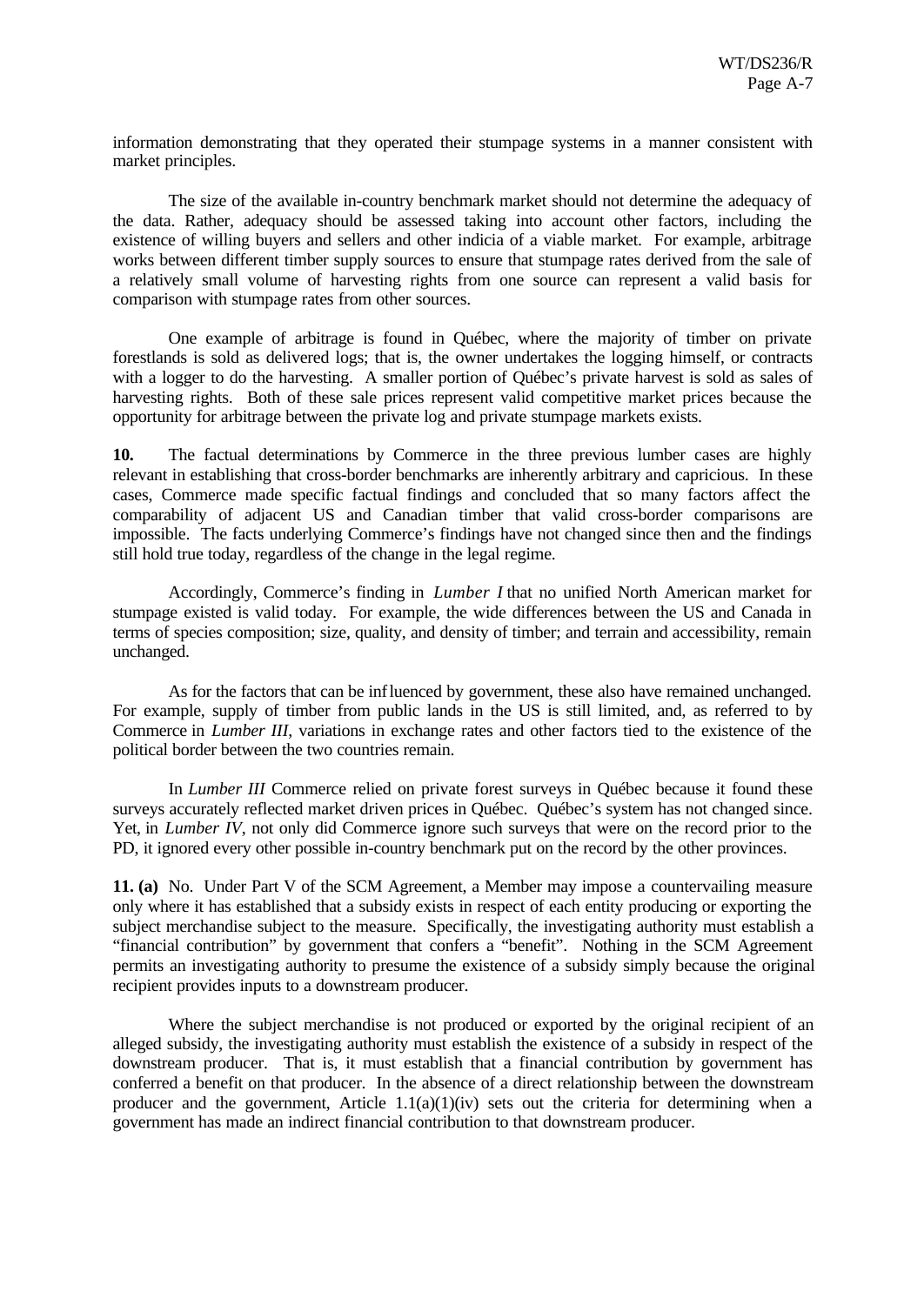The EC argues that an "effects" test should be incorporated into the subsidy definition. However, Article 1.1 does not include such a test. The enquiry under Article 1.1 of the SCM Agreement is whether a government has made a "financial contribution" that confers a "benefit".The panel in United States – Export Restraints summarized this analysis:

We believe ... that the appropriate way to conceive of "financial contribution" is purely as a transfer of economic resources by a government to private entities in the market, without regard to the *terms* of that transfer. Such a transfer can be effected either by a government directly (subparagraphs (i)-(iii)) or indirectly through private bodies (subparagraph (iv)). The question of the terms on which the transfer is made does not have to do with the existence of a financial contribution but rather goes to the separate issue of benefit, as Article 14 makes clear, by providing that to determine whether a benefit exists, the terms of the financial contribution need to be compared with the market terms. [emphasis in original]

The panel went on to state:

In short, the negotiating history confirms that the introduction of the two-part definition of subsidy, consisting of "financial contribution" and "benefit", was intended specifically to prevent the countervailing of *benefits* from any sort of (formal, enforceable) government measures, by restricting to a finite list the *kinds* of government measures that would, if they conferred benefits, constitute subsidies. The negotiating history confirms that items (i)-(iii) of that list limit these kinds of measures to the transfer of economic resources from a government to a private entity. Under subparagraphs (i)-(iii), the government acting on its own behalf is effecting that transfer by directly providing something of value – either money, goods, or services  $-$  to a private entity. Subparagraph (iv) ensures that the same kinds of *government* transfers of economic resources, when undertaken through explicit *delegation of those* functions to a private entity, do not thereby escape disciplines. [emphasis in original]

The EC argument does not, therefore, have support in either the text or in the negotiating history of Article 1. A subsidy exists where there is a financial contribution by government that confers a benefit. An investigating authority must always establish both elements of a "subsidy" as regards a downstream producer.

**(b)** No. In an original investigation an investigating authority may never assume that any of the requirements of the subsidy definition have been met. This is true for upstream producers as it is in respect of an alleged subsidy to downstream producers. Thus a subsidy to upstream producers cannot be presumed to be passed through to downstream producers in any circumstances. This is especially the case regarding arm's-length transactions where, under fundamental principles of economics, an upstream recipient of a subsidy would not normally subsidize a downstream producer.

**(c)** Yes. Article 1.1 requires in all instances that for a given recipient, a subsidy exists only where there has been a financial contribution and a benefit. In the context of allegations of indirect subsidies, in order to determine that the downstream producer is "subsidized", it must be found that: (1) a government entrusts or directs the original recipient of a financial contribution to itself make a financial contribution to the downstream producer under subparagraph (iv); and (2) that such subsequent financial contribution be made on terms such that it thereby confers a benefit to the downstream recipient.

**12.** Where the harvester is not free to: process the logs it harvests itself; sell to whomever it wishes on whatever terms and conditions that are mutually agreed; swap logs with other timber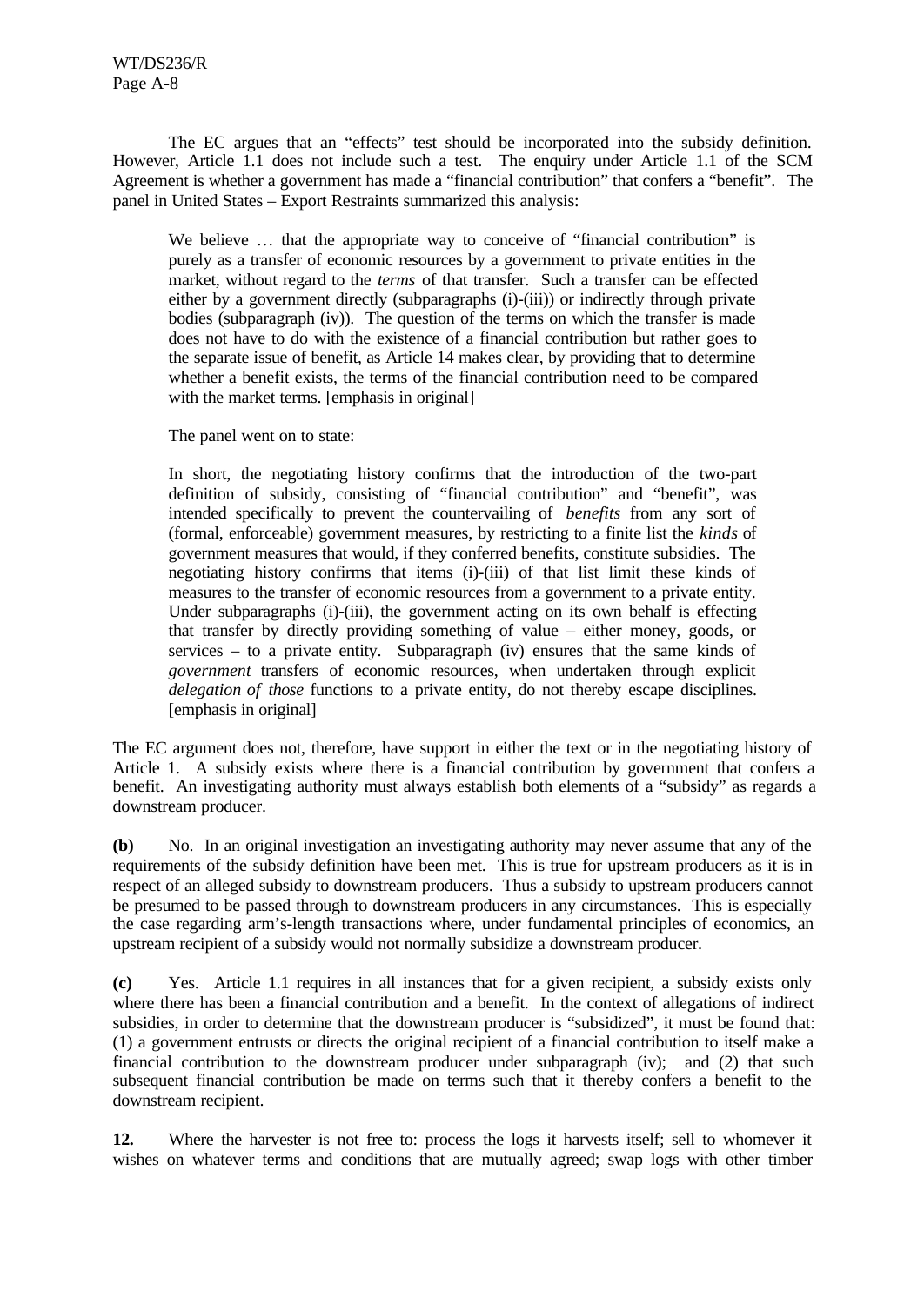harvesters; or obtain permits to export, then a government requirement that the logging company contract to provide logs to a sawmill for processing may constitute the government directed provision of logs by the logging company to the sawmill.

**13.** With few exceptions, tenure agreements do not contain requirements that tenure holders have contracts with unrelated sawmills.

**14.** Canada does not wish, at this point, to add to its submissions on this subject.

**15.** The issue of liquidation of entries is a red herring, because in the US the entries in the 90 days prior to a PD would rarely if ever be liquidated before a final determination (including, if appropriate, a final critical circumstances determination) was made. At that point, once there is a critical circumstances finding, the liquidation of unliquidated entries may be suspended.

Under US Customs regulations, entries are to be liquidated within one year after entry, but Customs may extend that period by an additional two years. In practice, if the period is not extended, an entry will be liquidated on the 314th day after it was made. Thus entries potentially subject to retroactive application of definitive duties would not be liquidated by the time Commerce is required to complete an investigation.

**16.** Canada implemented its obligations under the SCM Agreement in the Special Import Measures Act (SIMA) and related regulations. In the Canadian system two investigating authorities are involved in decision-making. Dumping and subsidy determinations are made by the Commissioner of the Canada Customs and Revenue Agency (CCRA). Injury decisions are made by the Canadian International Trade Tribunal (CITT).

Under section  $41(1)(a)(iv)(C)$ , in a final determination, the Commissioner makes a finding as to whether a particular investigation involves a prohibited subsidy. Where there is a finding of a prohibited subsidy or "specification", then in making its final injury inquiry under section 42, the CITT is directed, to determine whether the remaining criteria of Article 20.6 are satisfied. Where the CITT makes a positive determination under section  $42(1)(c)$  (as reflected in section  $6(a)$ ), the Commissioner is directed by section 6(b) to assess "a countervailing duty in the amount equal to such of the amount of the subsidy on imported goods as is a prohibited subsidy". Consistent with Article 20.6, which allows for the retroactive assessment of "definitive countervailing duties", this provision is under the definitive "Antidumping and Countervailing Duty" heading of the Act (i.e., sections 3-7).

Pursuant to section 37.11 of the SIMA, imports considered would be those imported within a representative period within the period of investigation beginning ninety days before the date of initiation and ending on the date of the Commissioner's PD, which were "massive" relative to a preceding representative period of comparable duration also within the POI.

The retroactive application of final duties would be effected through a determination by a designated CCRA officer under section 55 of the SIMA. This determination is subject to redetermination by the Commissioner under section 59(1) of the Act. While the goods that these duties would be applied to would have been released (or in the US sense, "liquidated"), the record of their entry would still be in the CCRA records system and thus could be retrieved as necessary.

**17.** There is no basis in the SCM Agreement for the application of provisional measures pursuant to a PD of critical circumstances. Accordingly, no Member may take an action or impose a measure in respect of "critical circumstances" on a provisional basis. In this sense "suspension of liquidation" is no different than a bonding requirement.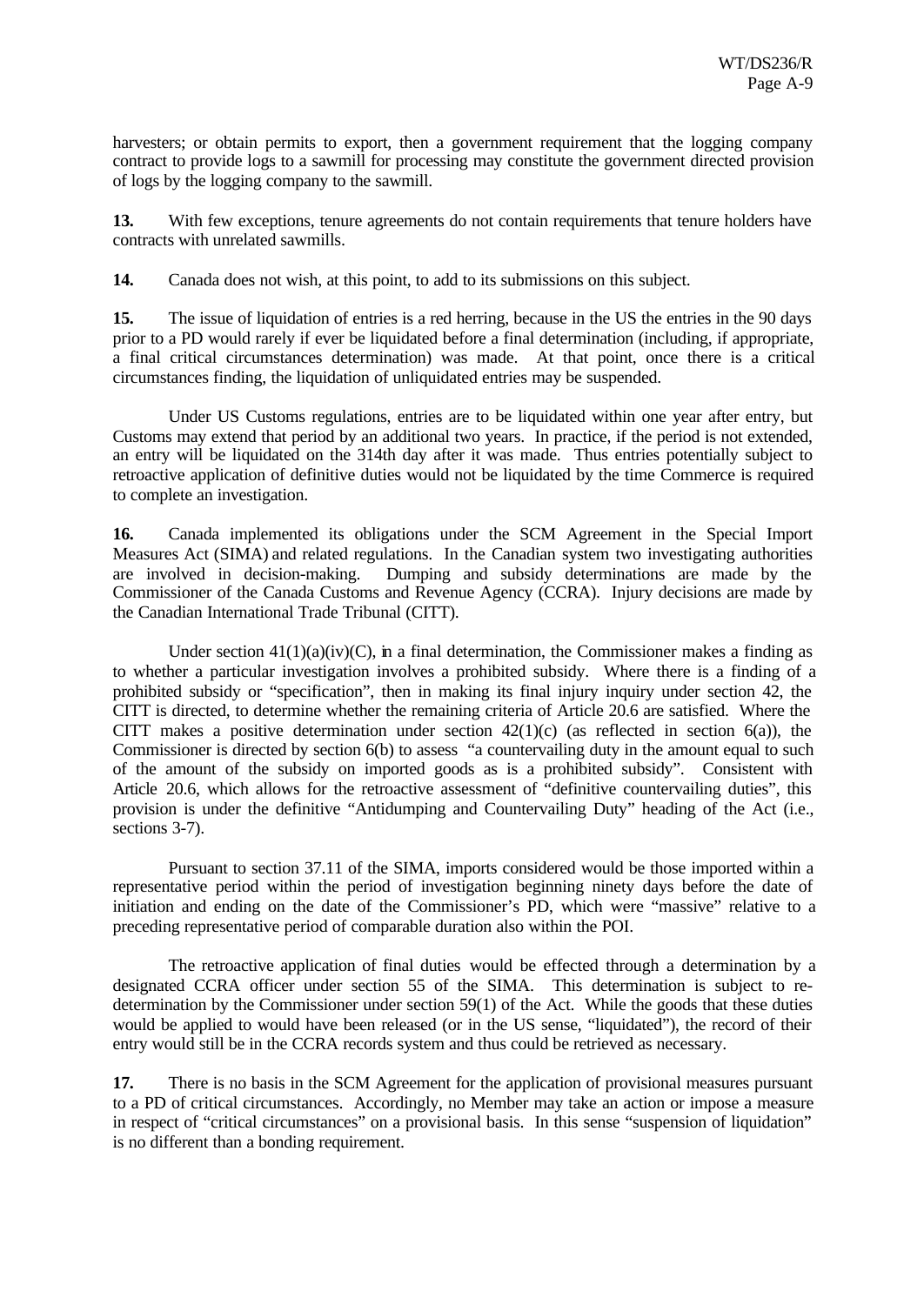**18. (a)** The relevant data for Canada as a whole is set out in Commerce's PD. There , based on a comparison of the three months preceding and the three months following initiation of the investigation, Commerce states that it found an increase in import levels of 23.34 per cent using import statistics net of the Maritime provinces, and found an increase of 19.02 per cent when it included imports from the Maritime provinces. Commerce decided that the "massive imports" element of Article 20.6 of the SCM Agreement had been satisfied since both rates of increase were above the regulatory 15 per cent threshold under US law. If Commerce had considered other comparison periods or approaches to seasonality adjustments, as Canada had argued were necessary to an objective assessment of "massive imports", the inclusion of Maritime shipments would have demonstrated an increase in shipments below the 15 per cent threshold.

**(b)** Québec's exports of softwood lumber to the US in FY 2000/2001 amounted to 21 per cent, or approximately one-fifth of total Canadian exports of softwood lumber to the US. Thus, in order for exports from Québec to have accounted for a 15 per cent increase in Canada-wide exports, exports from Québec would have had to increase by five times the 15 per cent amount, or by 75 per cent. There is nothing in the record indicating that exports from Québec followed any pattern different than exports from the rest of Canada.

However, since at most three Québec producers may have benefited from the alleged prohibited subsidy during the POI, any exports from these producers would have been minute relative to total exports from Canada (or even from Québec) and would not have resulted in a "massive imports".

**19.** The Canada-US Softwood Lumber Agreement (SLA) provides the background against which the US should have conducted its "massive imports" analysis. The CVD investigation was timed to coincide with the economic and trade consequences of the expiration of the SLA. A period of investigation adjusted for such consequences would have found normal trade patterns, rather than "massive imports".

In 1996, Canada implemented the SLA through quota-based export fees. The SLA expired on 31 March 2001. In anticipation of this expiration, and the consequent removal of the fees, Canadian exporters and US importers and purchasers of softwood lumber made a number of rational business decisions. Importers stopped purchasing Canadian lumber. This resulted in a drop in prices throughout March. Exporters, deterred by low prices and SLA fees alike, deferred exports to April. Placed in this context, it is hardly coincidental that exports to the US in April 2001 increased by 463 million board feet over total exports in the month of April 2000.

### **To Both Parties**

**1.** When a timber harvester cuts down a tree, it produces goods – logs. The harvester may then use the goods as input into its own sawmill, pulp mill or other mill, if it has one; it may sell the goods in question to other users of logs; or export them. Goods are, accordingly, provided in the sense of Article 1.1 of the SCM Agreement where logs are given or sold from one party to another.

**2.** There is no "international market price" for softwood lumber, even though it is bought and sold internationally. Unlike commodities such as oil or minerals, softwood lumber is priced to specific domestic or regional markets. As well, because of the huge differences between different sorts of lumber, lumber prices vary depending on the species, dimension and grade of the lumber, whether the lumber has been air or kiln-dried, and whether the lumber has been mechanically stressrated. Different markets would have different requirements, thus making it difficult to have a single "international market price" for lumber.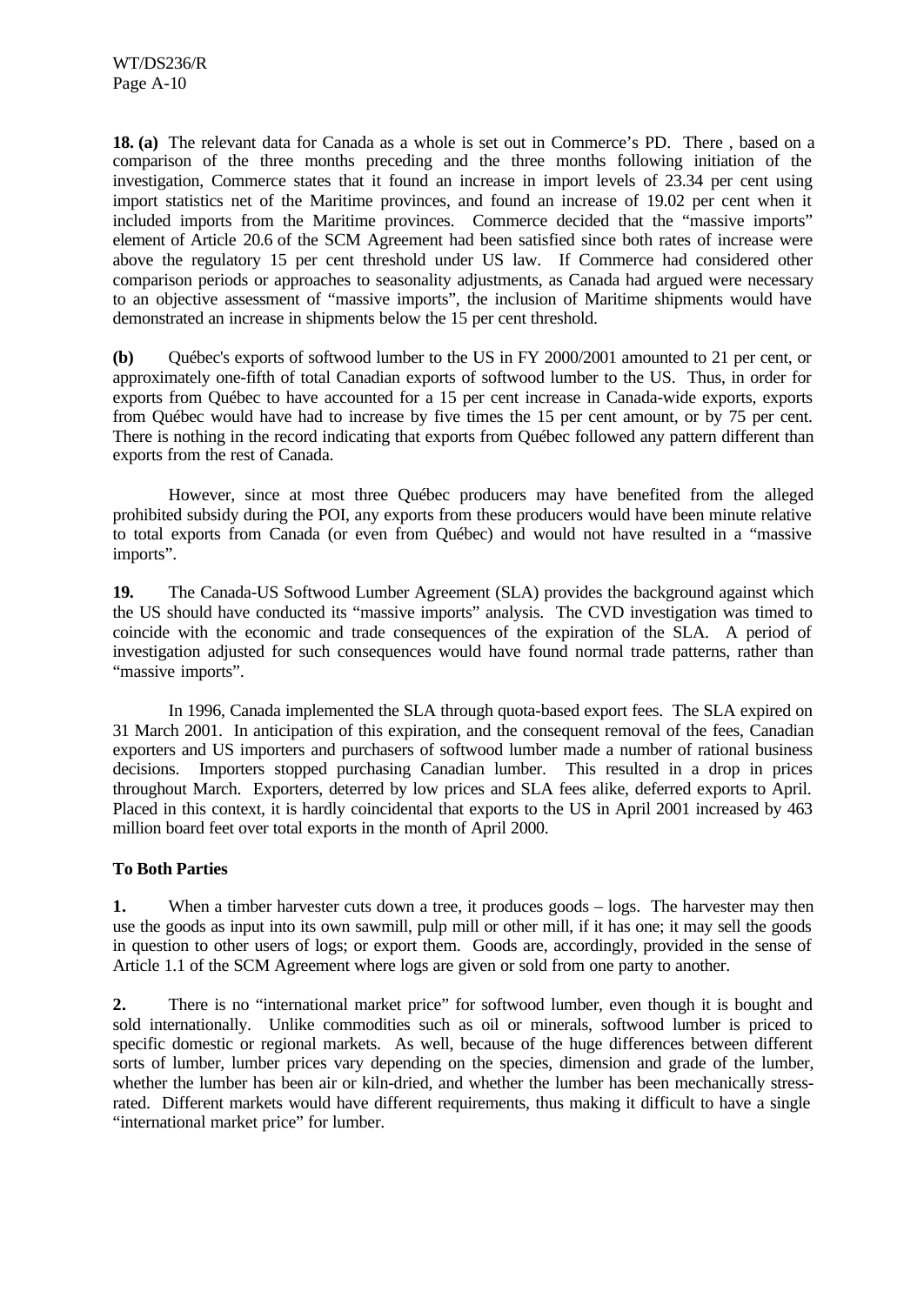**3.** Article 15(b) of the Accession Protocol of China establishes that under Article 14(d) of the SCM Agreement cross-border price comparisons are not permitted. If Article 14(d) permitted Members to consider conditions outside of China there would have been no reason to negotiate this provision. Article 15, unlike the other provisions, introduces special and additional rules. This is apparent from the following:

- the chapeau, which requires the SCM Agreement to be applied "consistent with the following listed considerations". If this were a reintroduction of the SCM Agreement into the Protocol, the form of wording would not be needed;
- Article 15(b) states that, "the relevant provisions of the SCM Agreement shall apply; *however* ..." This demonstrates that what follows the "however" is outside the normal rules, and that the subordinate clause provides for additional rules;
- when Members use the methodologies set out in  $15(a)$  (antidumping) and  $15(b)$  (CVD), they are required to notify the WTO. If these methodologies were the norm, no such notification would be required; and
- 15(a) expires once a market economy is established in China. However, Members realized that it would not be necessary to require 15(b) to expire, because once there is a market economy, there would be no "special difficulty" in establishing a market benchmark.

**4.** Attached as Exhibits CDA-63 to CDA-70 please find provincial forest tenure agreements and the relevant underlying legislation from B.C. and Alberta.

**5.** Commerce did not request any information related to the pass-through issue. Instead, Commerce simply presumed that any subsidy provided on the upstream input logs was automatically passed through in the arm's-length sale of those logs.

In its submissions, Canada demonstrated that it was impermissible for Commerce to presume benefits to subject merchandise without conducting an upstream subsidy analysis. Canada also demonstrated that in many instances any alleged subsidization would not be passed through from harvesters to arm's-length lumber producers. These submissions were also consistent with Commerce's pass-through determination in Lumber III.

Canada also submitted applications for exclusion from many producers who had purchased lumber at arm's-length from unrelated suppliers. It many instances, these producers were also independent remanufacturers (i.e., completely unrelated to firms with harvesting rights).

B.C. provided information on the purchase and sale of logs in the province. That information, set out in Question 7 above, included the volume and value of logs sold in each log market within the province, as well as detailed information describing the functioning and operation of each log market.

Furthermore, the B.C. log sales information contained sufficient detail to establish the total volume of softwood logs sold domestically to unrelated purchasers on the coast and in the interior. B.C.'s initial questionnaire response stated that, over the past three years, between 26 and 30 per cent of the timber harvested on the Coast was sold through the VLM. This response also demonstrated that between 22 and 25 per cent of the timber harvested in the interior was sold domestically rather than internally consumed by integrated companies.

Alberta stated unequivocally in its' Questionnaire Response to Commerce that it did not interfere in the disposition of logs harvested from Crown land. Alberta also stated that, "The Province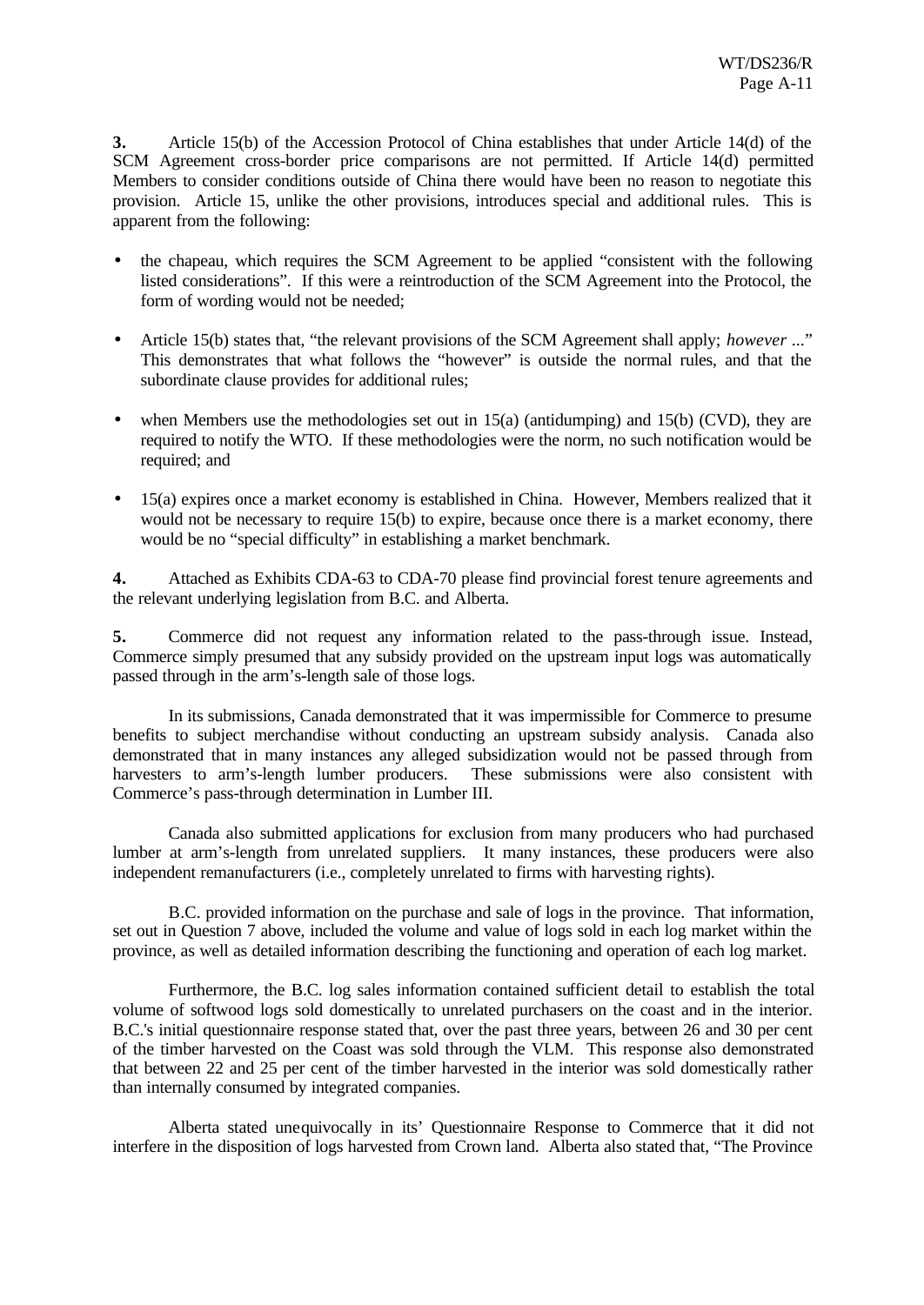of Alberta has no policies, regulations or statutes that require, encourage or discourage companies to produce certain products. The expectation is just that operators should make efficient use of the wood fibre." Alberta also provided extensive data on arm's-length log sales.

Ontario informed Commerce in its initial questionnaire response that timber is often obtained through an arm's-length purchase from the private party that acquired it from the Crown (resale). Ontario also provided Commerce with a report prepared by KPMG concerning Crown timber resold at arm's-length in an after-market. This report demonstrated that approximately 30 per cent of the softwood timber harvested from Crown land was sold by tenure holders to independent third parties who subsequently processed it into forest products.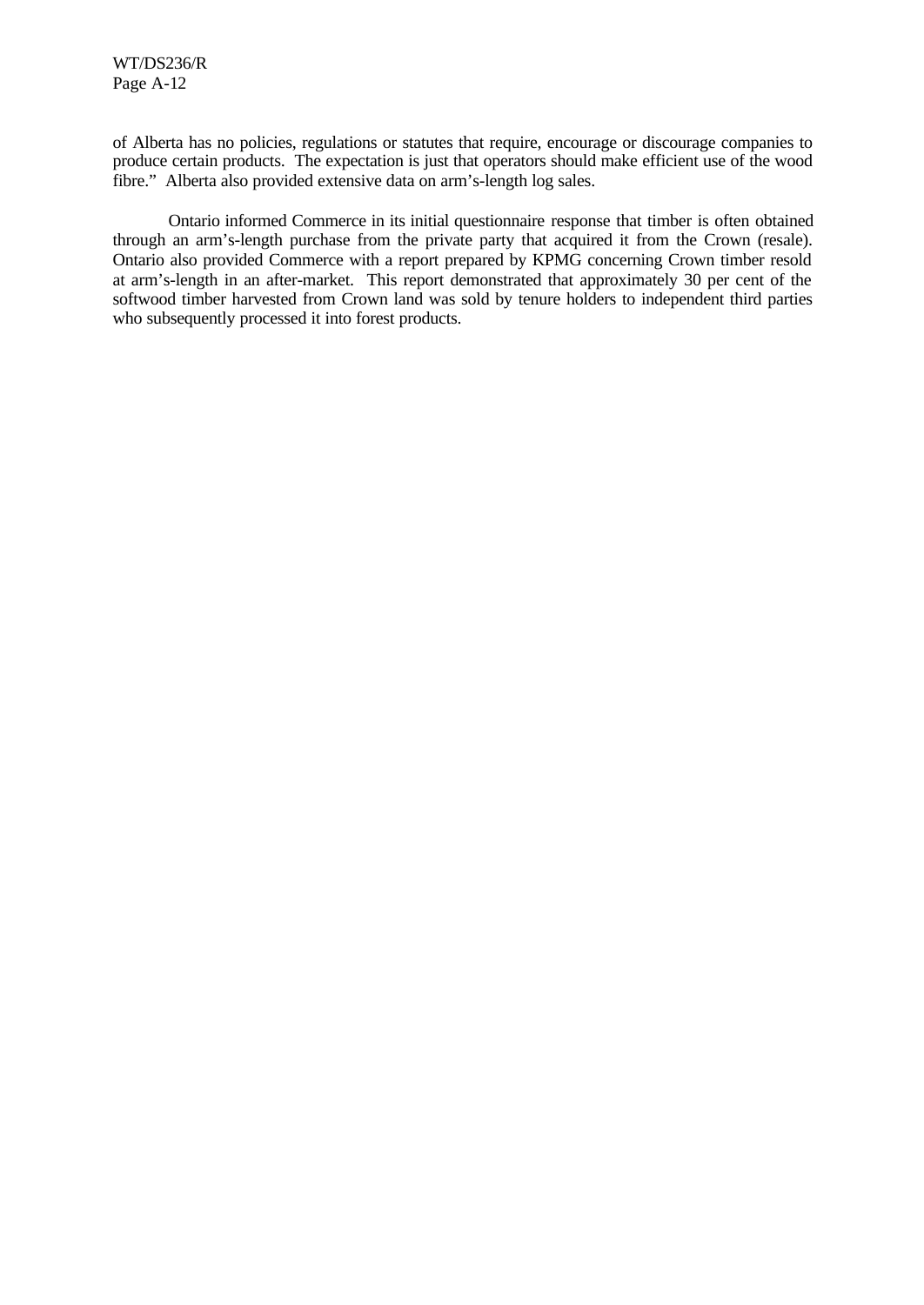# **ANNEX A-2**

# RESPONSES OF THE UNITED STATES TO QUESTIONS POSED IN THE CONTEXT OF THE FIRST SUBSTANTIVE MEETING OF THE PANEL

### (21 May 2002)

#### Questions to the United States

1. **Q1:** At the time of the Preliminary Determination, the Commerce Department had extensive evidence on the record indicating that the vast majority of government timber in Canada was provided directly to tenure holders that owned sawmills or other wood processing facilities. Specifically, the laws and regulations of each Canadian province (with the partial exception of Ontario) generally require that tenure holders be sawmills. The evidence described below for each province consisted primarily of provincial legislation, sample tenure contracts and statistical data provided by the provincial governments.

2. More than 83 per cent of the B.C. Crown softwood timber harvest is provided to holders of four types of B.C. tenures. Each of these tenures *requires* the tenure holder to own a processing facility (for these purposes, a sawmill) and process the harvested timber (or an equivalent volume) in its own mill. The remaining B.C. Crown timber is provided under licences that are normally reserved to entities not owning timber processing facilities. However, the B.C. Forest Act requires that all timber harvested from Crown lands be processed in B.C. In addition, other legal restrictions apply to these forms of B.C. tenure, which indicate that transactions for the timber covered by these tenures are not at arm's-length.

3. Quebec ensures that only sawmills are permitted to harvest the vast majority of Crown softwood timber. For example, section 37 of the Quebec Forest Act states that "[n]o one except a person authorized under Title IV to construct or operate a wood processing plant is qualified to enter into" a Timber Supply and Forest Management Agreement, the virtually exclusive form of tenure in Quebec (covering 99 per cent of the Crown harvest).

4. In its questionnaire response, Ontario stated that "[g]enerally, in order to obtain any type of licence, an applicant must either own a forest resource processing facility (e.g., a sawmill, pulpmill, veneer mill, etc.) or must have a market to supply wood to some type of forest resource processing facility." Alberta stated that "[a]ll forms of commercial tenure own and operate sawmills".

5. In Saskatchewan, 86 per cent of softwood sawlogs were harvested by Forest Management Agreement holders, all of whom own sawmills and process their own timber. The remainder of the harvest was provided to smaller licencees under Forest Product Permits, some of whom have their own sawmills.

6. In Manitoba, 49 per cent of softwood sawlogs were provided to holders of Forest Management Licences, who by law are required to own timber processing facilities. Virtually all of the remaining 51 per cent of softwood sawlogs were provided under Timber Sales Agreements ("TSA"). The volume of softwood harvested by TSA holders owning sawmills amounted to 46 per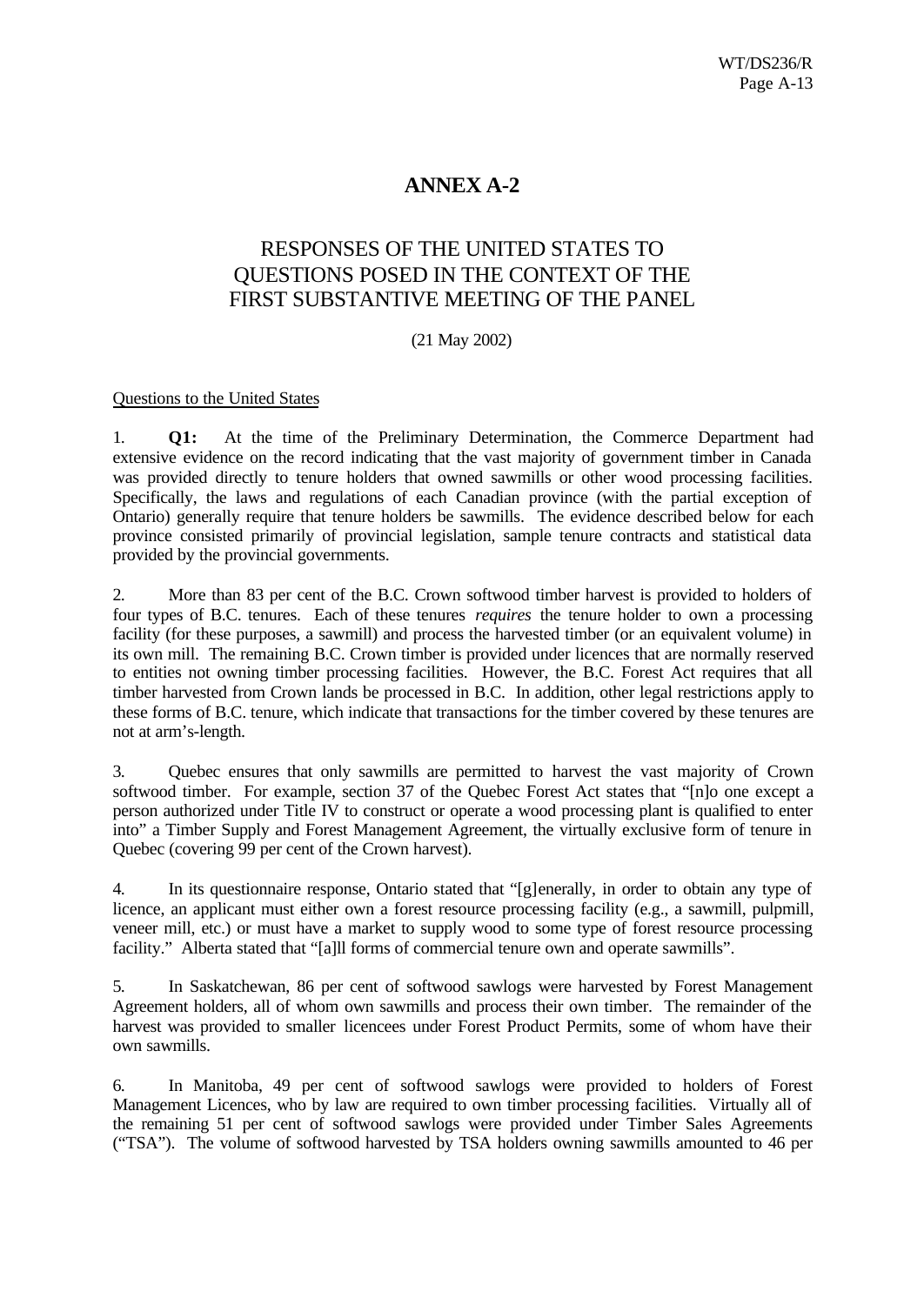cent of the total softwood sawlog harvest. Thus, approximately 95 per cent of softwood sawlogs were provided directly to sawmills in Manitoba.

7. With respect to the obligations undertaken by the tenure holders, the Commerce Department examined the obligations that tenure holders were legally obligated to assume in Canada and compared them to those assumed by harvesters of the benchmark timber. The Commerce Department calculated a per-unit amount for each category of Canadian obligations that was above and beyond obligations incurred by parties paying stumpage charges in the United States. The Commerce Department used the values for each obligation provided by the Canadian provincial governments in their questionnaire responses, and considered the per-unit cost of these obligations as a form of "inkind" payment, which it added to the stumpage fee.

8. **Q2(a):** Article 14(d) sets forth guidelines for determining whether the government has provided a good, within the meaning of Article 1.1(a)(1)(iii), for less than adequate remuneration. There should be no doubt that, through timber tenures, the provincial governments provide a good – timber – to lumber producers. Canada's claims to the contrary are contradicted by ordinary dictionary definitions and Canada's own laws. Because the provincial governments are unquestionably providing a good within the meaning of Article  $1.1(a)(1)(iii)$ , Article  $14(d)$  provides the appropriate guidelines for determining the benefit.

9. **Q2(b):** The phrase "in relation to prevailing market conditions for the good . . . in the country of provision" in Article 14(d) does not restrict the authority to using only prices between buyers and sellers in the country under investigation. The concept of commercial availability is expressly incorporated in Article 14(d), which defines "prevailing market conditions for the good" to include, *inter alia*, availability. Prevailing market conditions in the country of provision may therefore encompass prices commercially available on the world market to purchasers in the country under investigation. The flexibility to use commercially available world market prices in Article 14(d) is reflected in item (d) of the Illustrative List of Export Subsidies, and was confirmed by the panel and the Appellate Body in *Canada Dairy.*

10. The use of world market prices commercially available to producers in the country under investigation is therefore not *per se* inconsistent with Article 14(d). Canada has, in fact, conceded that world market prices can constitute an appropriate benchmark in certain situations. An obvious example of when commercially available world market prices may be an appropriate benchmark is where the government is the sole provider of the input in the country under investigation. The facts of this case present an analogous situation. Specifically, only two provinces provided any information on private stumpage prices, and that limited information was inadequate to serve as a benchmark for those provinces. Moreover, the evidence indicates that the Canadian provincial governments so dominate the market for timber that below-market government prices suppress prices in the small market for private timber in Canada.

11. The Commerce Department's use of US prices, as opposed to other world market prices, is supported by ample record evidence indicating that Canadian companies import US logs and bid on US stumpage. US timber is therefore "commercially available" to Canadian mills.

12. **Q2(c):** The US interpretation of Article 14(d) is consistent with the general meaning of "benefit" as previously articulated by panels and the Appellate Body, i.e., a benefit is some form of advantage that would not otherwise be available in the marketplace, absent the financial contribution. In *Canada Aircraft*, the panel stated that "[i]n order to determine whether the financial contribution . . . confers a 'benefit', *i.e.*, an advantage, it is necessary to determine whether the financial contribution places the recipient in a more advantageous position than would have been the case *but for* the financial contribution. In our view, the only logical basis for determining the position the recipient would have been in absent the financial contribution is the market." (emphasis added). The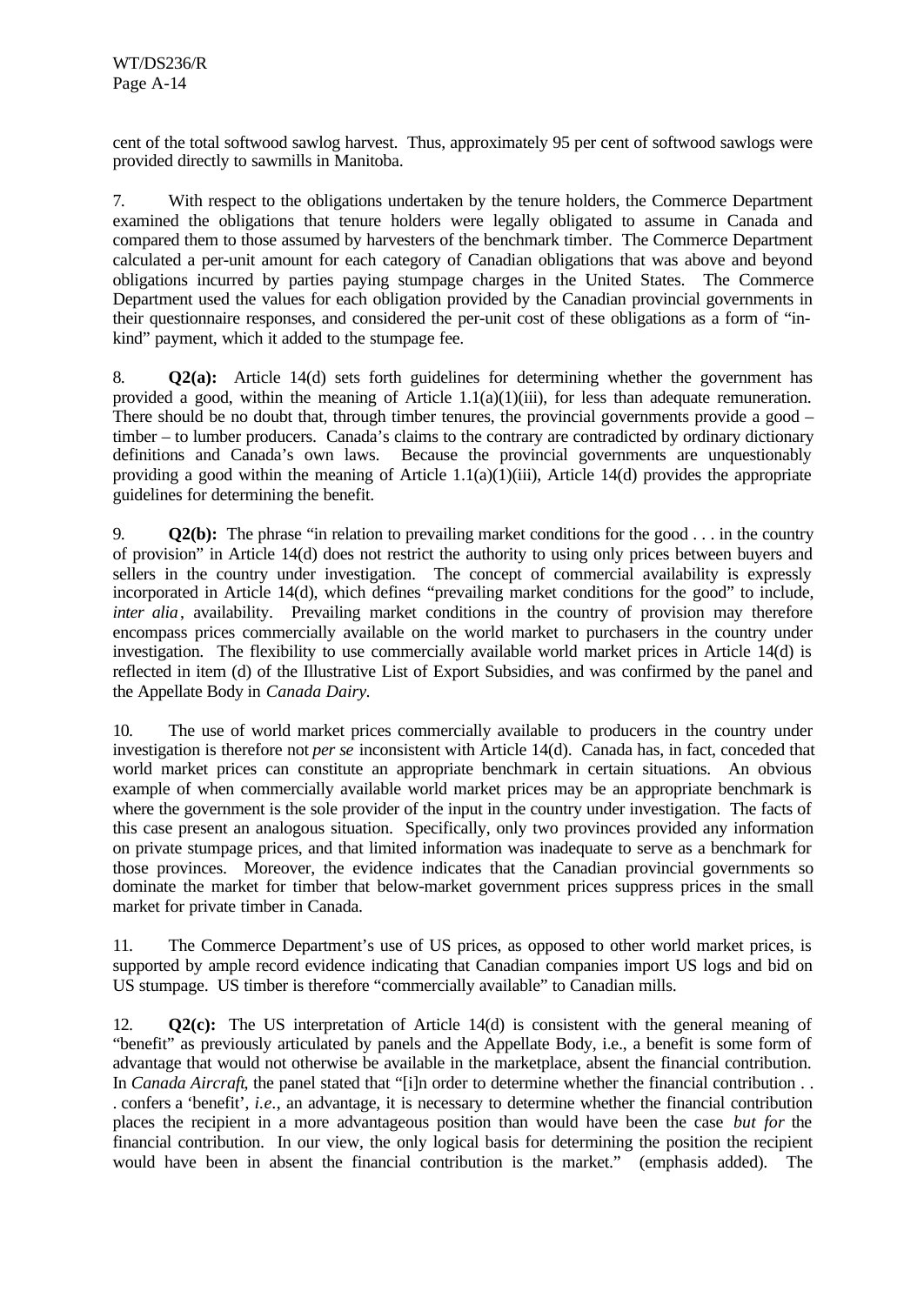Appellate Body in *Canada Aircraft* similarly stated that "there can be no 'benefit' to the recipient unless the 'financial contribution' makes the recipient *'better off' than it would otherwise have been, absent the contribution*. In our view, the marketplace provides an appropriate basis for comparison in determining whether a 'benefit' has been 'conferred', because the *trade-distorting potential* of a 'financial contribution' can be identified by determining whether the recipient has received a 'financial contribution' on terms more favourable than those available to the recipient in the market." (emphasis added).

13. **Q2(d):** The comparison in Article 14(d) is intended to identify the potentially trade-distorting artificial advantage resulting from the government's provision of a good. Commercially available prices in the country under investigation are normally the most appropriate benchmark. However, where the evidence indicates that the government so dominates the market that non-government domestic prices for the good in question are suppressed by the alleged below-market government prices for that good, the domestic prices cannot serve as a basis to measure the potential benefit. In such cases, other prices commercially available to producers in the country under investigation can provide an appropriate benchmark.

14. **Q2(e):** The purpose of the Article 14(d) comparison is to determine what, if any, advantage flows from the government's financial contribution at issue, not other government actions.

15. **Q2(f):** The only instance in which we might even inquire into whether prices in the country under investigation are below world market prices would be where there is other evidence indicating that the non-government prices in the country under investigation may be distorted by the government financial contribution at issue.

16. **Q2(g)(i),(ii):** In this case, and in the only other case in which the Commerce Department has addressed this issue, the government's share of the market was 90 per cent or more. However, each case must be evaluated on the basis of its particular facts. Normally, where the government dominates the market for a particular good and there is some evidence that government prices are suppressing the rest of the market, the non-government prices could not logically serve as a benchmark. However, that may not always be the case. For example, even where the government dominates the market, if there is an open and competitive auction for some significant portion of the market, those prices could serve as a benchmark. There may also be other instances in which the facts would indicate that the non-government portion of the market was undistorted by the government action. In such cases, the non-government portion of the market could also serve as a benchmark.

17. **Q2(h):** The Commerce Department requested information on private stumpage prices and prices in the spot market for logs in the Maritime Provinces. In their questionnaire response, the Maritime Provinces stated that they had no information on private stumpage prices, that "[t]here is no spot market price for harvested saw logs from Crown land", that they do "not collect any data concerning spot market prices for . . . logs harvested from private land", and that surveys of prices for logs harvested from private land "appear to be based on limited sampling". Given this limited and inadequate information, the Commerce Department was unable to consider whether Maritime prices could serve as an appropriate benchmark.

18. **Q3:** The Commerce Department asked a series of questions regarding private prices in each province or territory. Only the governments of Alberta, Quebec and Ontario provided any information in response to this request. And, as described below, only Quebec and Ontario actually provided private prices. This limited information was insufficient to form the basis for a benchmark for these provinces. In addition, there was information on the record indicating that these private stumpage prices were depressed by the government prices. The largest province in terms of softwood lumber production, British Columbia (representing approximately 60 per cent of Canada's softwood lumber production), did not provide any private prices for stumpage.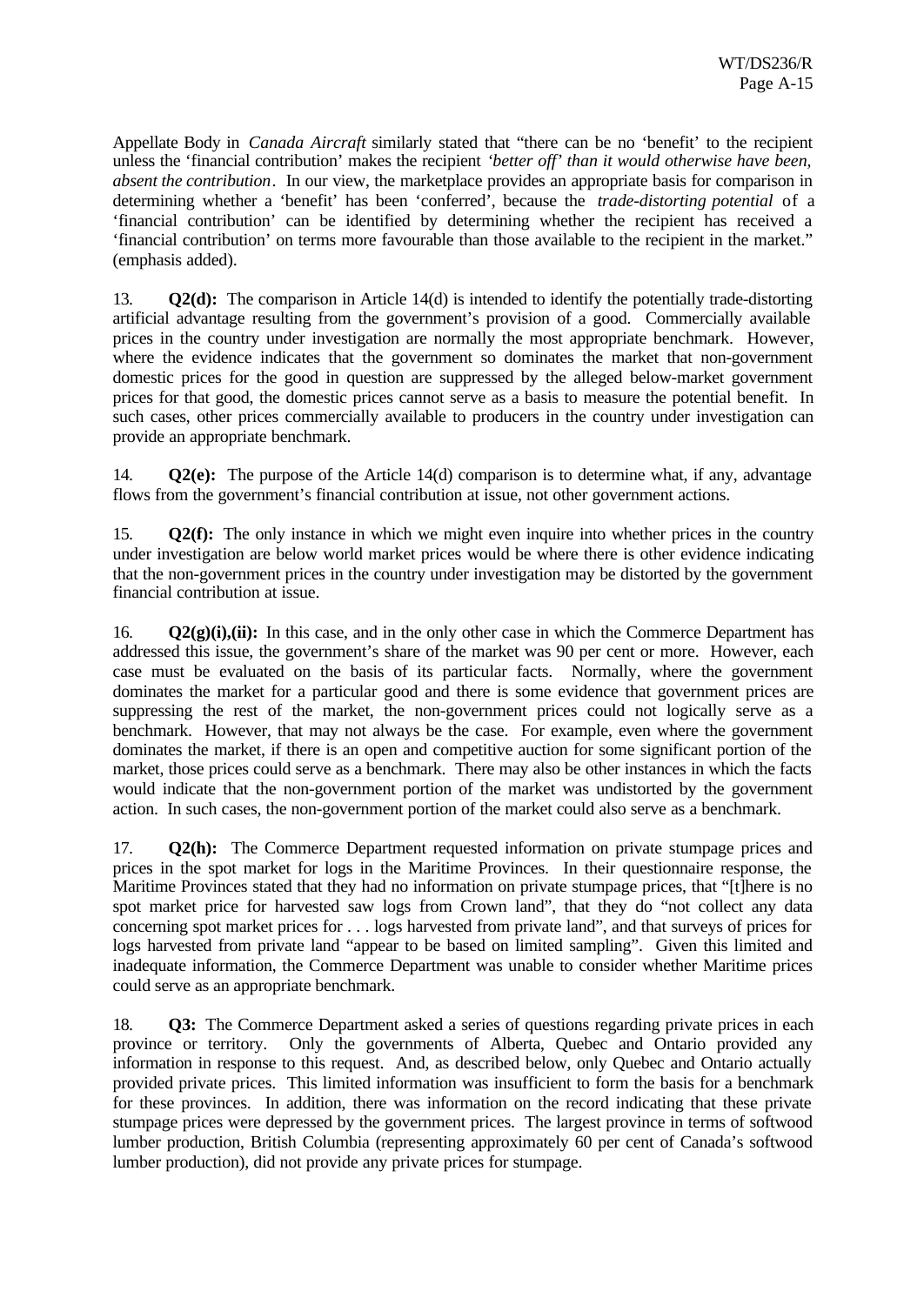19. Alberta did not provide private prices. In its questionnaire response, it stated: "Alberta does not track private timber harvesting and does not have any data on any private timber used in mills." It also stated that it "does not collect spot price information for logs from provincial or private lands" and it therefore was "not providing such spot log price information" to the Commerce Department. The only information Alberta did provide was a two-page excerpt from a KPMG survey, which contained a single estimated stumpage value derived from some price data for log sales. No supporting evidence or source information for the estimate was provided.

20. In its questionnaire response, Quebec stated: "Private market standing timber prices are obtained through a market survey of forestry companies that trade standing timber for harvesting every year in Quebec." However, the Commerce Department also had evidence that private stumpage prices in Quebec are suppressed by the administratively-set price for Crown stumpage.

21. Ontario stated that over 10 per cent of the timber consumed in Ontario's "forest products industry" is harvested from private lands. However, that figure covers the entire forest products industry, including companies that do not produce the subject merchandise (e.g., pulp mills). Moreover, Ontario stated that it does not regulate or monitor the private timber market on an ongoing basis, and therefore does not collect these data in the course of normal operations. Ontario commissioned an independent forestry research firm to conduct a survey, but the Commerce Department found numerous flaws with this study.

22. The record also contained evidence indicating that private stumpage prices were depressed by the overwhelming majority of government-supplied timber in the market. For example, a Canadian forestry expert concluded that "[t]he *quasi-monopolistic importance of the State in the supply* of the industries *obligates the small producers to align their prices with those of the public forest*". (emphasis added). Even a provincial forestry official stated in writing that private stumpage prices were affected by the administratively-set price for public stumpage.

23. **Q4:** The statement the Panel refers to pertained to the small private market for stumpage, not log sales. The evidence at the time of the Preliminary Determination indicated that Crown and private stumpage sales were the following percentages of the harvest in each province:

|                   | <b>Crown Sales</b> | <b>Private Sales</b> |
|-------------------|--------------------|----------------------|
| British Columbia: | 90 per cent        | 10 per cent          |
| Quebec:           | 83 per cent        | 17 per cent          |
| Ontario:          | 92 per cent        | 8 per cent           |
| Alberta:          | 98 per cent        | 2 per cent           |
| Manitoba:         | 94 per cent        | 6 per cent           |
| Saskatchewan:     | 90 per cent        | 10 per cent          |

Only two of the provinces provided data on private stumpage prices, and record evidence indicated that those prices were suppressed by the governments' administratively-set prices.

24. **Q5:** As stated in the chapeau to Article 14, and confirmed by the Appellate Body in *Canada Aircraft*, the benefit for purposes of Article 1 is the benefit to the recipient. It is the artificial advantage – or benefit – that the Appellate Body in *Canada Aircraft* referred to as the "tradedistorting potential" of a financial contribution. It is to that trade-distorting artificial advantage that the United States was referring in the passage cited by the Panel.

25. **Q6:** *Lead and Bismuth II* concerned subsidies to a government-owned entity, British Steel, which was subsequently sold to private investors. The panel stated that the presumption that the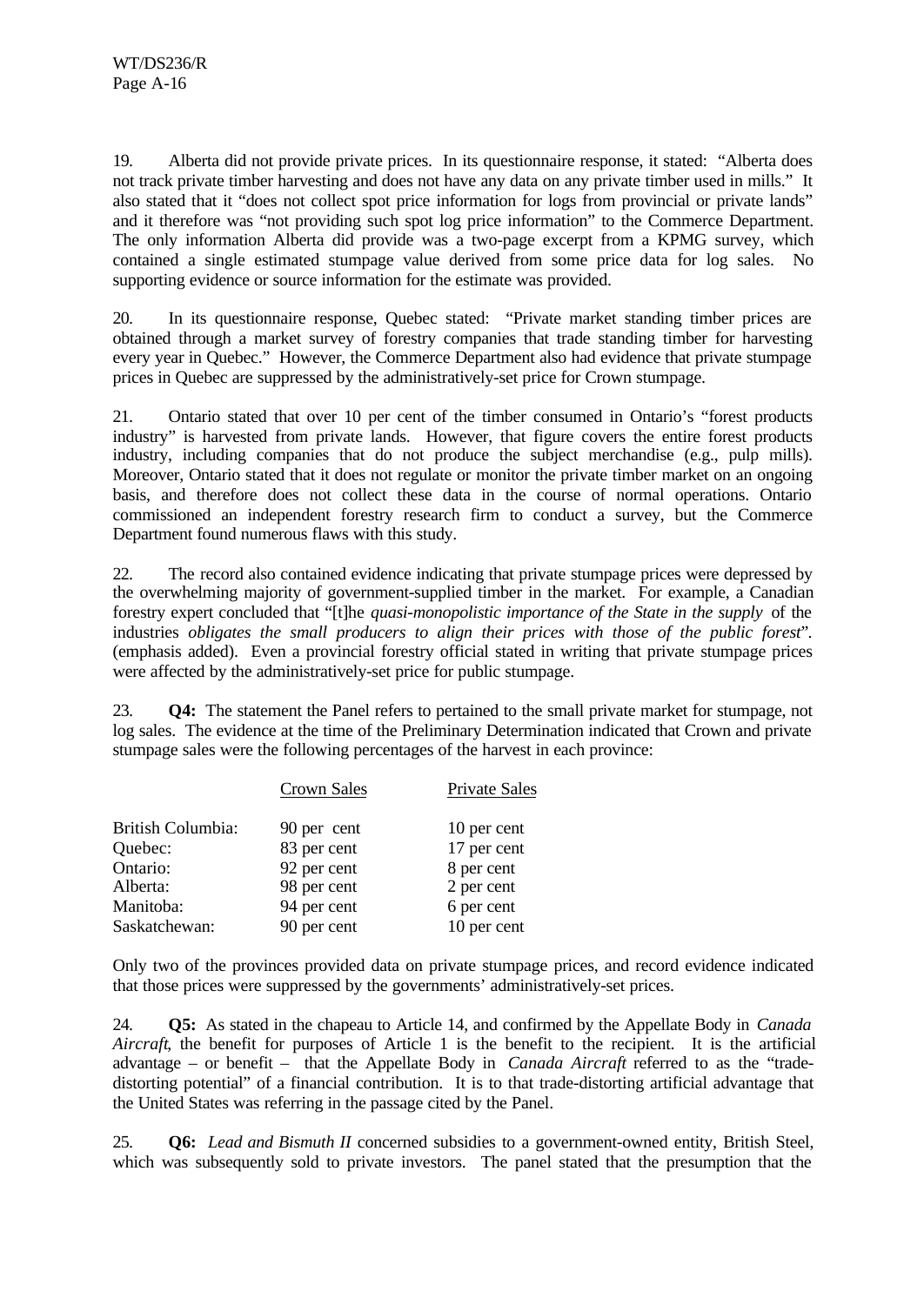benefit flowing from a financial contribution continues to flow, even after a change in ownership that created an apparently new and distinct producer, could not be irrebuttable. The panel found that the circumstances in that proceeding, in which British Steel's specialty steels business was first transferred to the partnership UES and then re-acquired by BSplc, rebutted the presumption that the benefit to British Steel continued in UES and BSplc. The panel also found that UES and BSplc were distinct legal persons which, because they had paid fair market value for the assets of British Steel, obtained no benefit from the prior subsidies to British Steel.

26. *Lead and Bismuth II* addressed circumstances that are not present in this case. Most significantly, in the present case the subsidies at issue were bestowed directly on the current producers of the subject merchandise. The evidence simply does not support Canada's claim of a significant volume of timber harvested by independent loggers who sell at arm's-length to lumber mills. The vast majority of Crown sawtimber is provided to Canadian lumber mills under tenures held directly by those mills. Record evidence also indicates that most "independent" loggers are in fact bound by law or by contract to those very same sawmill/tenure holders. Thus, the entity receiving the financial contribution (the provision of timber) and the entity receiving the benefit (below-market stumpage prices) are generally one and the same. As discussed below in response to question 7 to the United States, the other two situations in this case in which the issue of whether a financial contribution to one entity confers a benefit on another may arise – logs harvested by one sawmill and then sold in arm's-length transactions to other sawmills, and lumber sold in arm's-length transactions to companies that produce remanufactured lumber products – are not relevant in an aggregate case.

27. **Q7:** In an aggregate case, the Commerce Department determines the total amount of the subsidy to producers of the subject merchandise and allocates that amount over all sales of the subject merchandise. When all of the alleged recipients of the financial contribution and the benefits are producers of the subject merchandise, no further analysis is required. The precise amount of the benefit received by any specific producer would only be determined in a company-specific review. However, if the government made the financial contribution to an entity that does *not* produce the subject merchandise, it would be necessary to analyze whether that financial contribution benefited another entity that *does* produce the subject merchandise. In this case, the only allegation of a financial contribution to an entity that does not produce the subject merchandise is Canada's claim that there is a significant volume of Crown timber that the provincial governments provide to independent loggers who then sell the timber at arm's-length to lumber mills. However, the evidence does not support Canada's claim.

28. Canada also argues that the Commerce Department was required to perform a pass-through analysis to address two other situations: (1) logs harvested by one sawmill and then sold in arm'slength transactions to other sawmills; and (2) lumber sold in arm's-length transactions to companies that produce remanufactured lumber products. However, in both of these situations, all of the entities involved are producers of the subject merchandise. Therefore, no further analysis is required in an aggregate case. Specifically, a separate benefit analysis is not required in an aggregate case for logs harvested by one sawmill and allegedly sold at arm's-length to another, as the full benefit is always enjoyed by a sawmill, i.e., a producer of the subject merchandise. Likewise, the remanufactured articles at issue are within the scope of the investigation. The Commerce Department therefore properly matched the total benefit received by producers of the subject merchandise (the numerator) to the total sales of the subject merchandise, including remanufactured products (the denominator), without determining any company-specific rates. If any individual producer of subject merchandise believes that it has not received any countervailable benefit, the procedures for review exist.

29. **Q8:** There seems to be no question that provisional countervailing duties would constitute a provisional measure within the meaning of Article 17. Although Article 17.2 is somewhat ambiguous, a cash deposit or bond requirement would also appear to constitute a provisional measure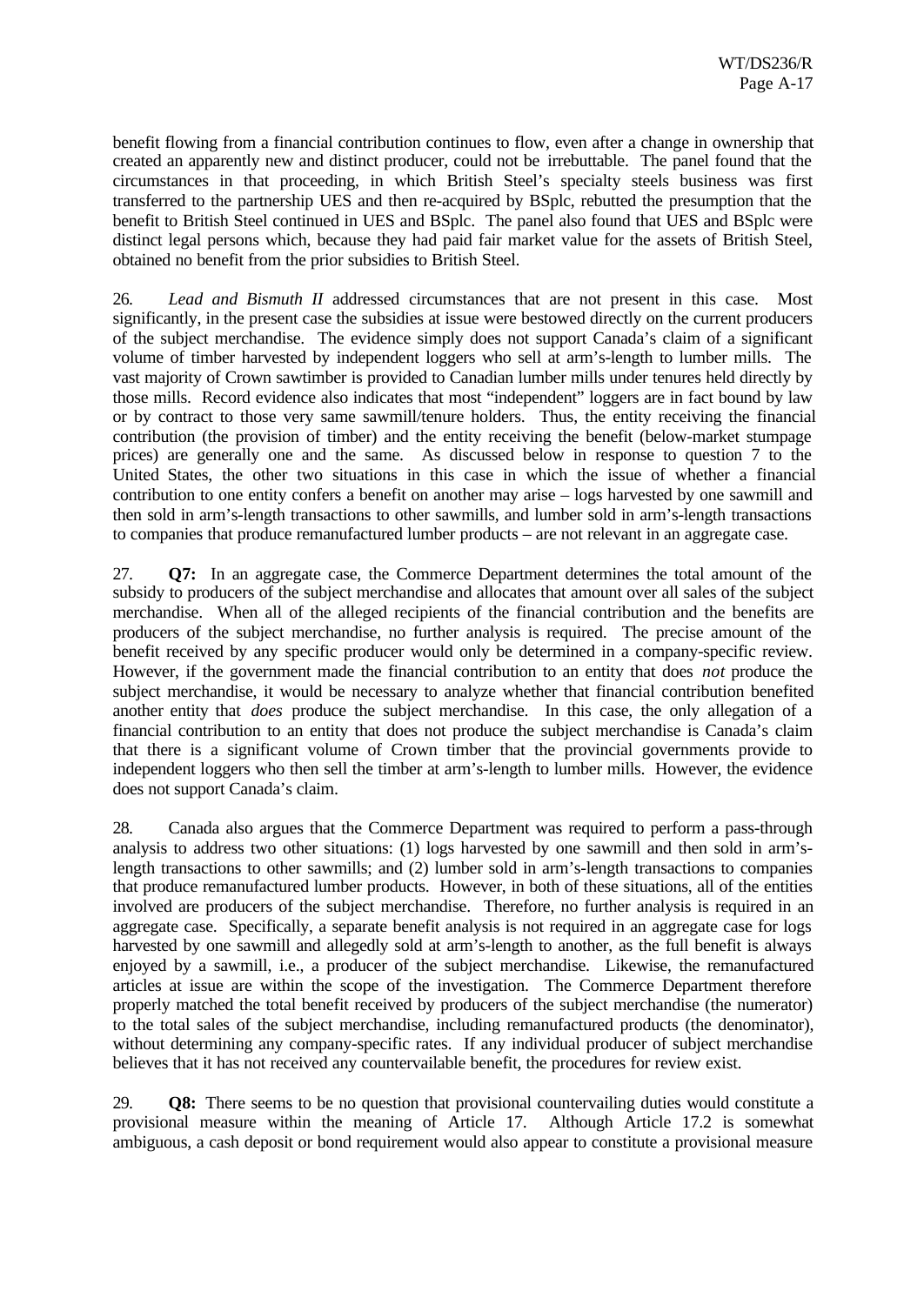within the meaning of Article 17. While the United States did not impose a provisional duty, it did require security in the form of cash deposits or bonds.

30. There is no reference in Article 17.2 to withholding of appraisement, which is referred to in the United States as suspension of liquidation. Suspension of liquidation is merely a legal status that enables the assessment of additional duties when all of the issues related to final duty liability are resolved. Nevertheless, under the US countervailing duty law, suspension of liquidation is treated as a provisional measure.

31. **Q9:** Under US law, absent suspension of liquidation, final duties are assessed and no additional duties can be imposed on that entry. Suspension of liquidation is therefore essential to preserve the possibility of exercising the right under Article 20.6 to impose duties retroactively.

32. **Q10:** Suspension of liquidation would enable the Commerce Department to delay final determination of total duty liability. However, if no amount is guaranteed by a cash deposit or bond, Article 20.3 would, on its face, preclude the collection of duties retroactively.

33. The absence of an analogue in the SCM Agreement to Article 10.7 of the Anti-Dumping Agreement does not alter this analysis. Article 10.7 authorizes authorities to take measures even before there is a preliminary determination of dumping or injury. In the case concerning *Hot-Rolled Steel from Japan*, the panel viewed these special "precautionary measures" as something other than provisional measures. Because there is no analogue to Article 10.7 in the SCM Agreement, there is no exception to the requirements of Article 17.1 of the SCM Agreement that would permit early "precautionary measures". However, the Commerce Department did not take such measures in this case. Where, as in this case, provisional measures are imposed in accordance with Article 17 (i.e., after preliminary determinations of subsidization and injury), Article 20.1 permits a Member to expand the scope of those provisional measures to encompass entries 90 days prior to the preliminary determination if there is sufficient evidence that the circumstances described in Article 20.6 exist.

34. **Q11:** Both suspension of liquidation and the posting of bonds or cash deposits are necessary to ensure the possibility of exercising the right to retroactive relief provided for in Article 20.6. The reference to "suspension of liquidation" in the Preliminary Determination is a short form of reference sometimes used by the Commerce Department when discussing provisional measures generally, including posting of bonds or cash deposits.

35. **Q12:** Article 20.6 requires a finding of "injury which is difficult to repair," but does not contain an evidentiary standard for that determination. However, this issue was addressed by the panel in *Hot-Rolled Steel from Japan*, which concerned the evidentiary standard in the US antidumping law for a preliminary critical circumstances finding. That evidentiary standard is "a reasonable basis to believe or suspect" that critical circumstances exist. That is also the standard in the US countervailing duty law for a preliminary critical circumstances finding. The *Hot-Rolled Steel from Japan* panel found that in applying that standard, the Commerce Department has "made affirmative determinations when sufficient evidence was adduced that the conditions of application were satisfied." As the *Hot-Rolled Steel from Japan* panel noted, "sufficient evidence" refers to the quantum of evidence necessary to make a determination. What constitutes "sufficient evidence" varies depending on the nature of the determination in question. The approach taken by other panels "has been to examine whether the evidence before the authority at the time it made its determination was such that an unbiased and objective investigating authority evaluating that evidence could properly have made the determination".

36. **Q13:** Section 351.213(b) of the regulations does not apply to aggregate cases but it does not restrict the Commerce Department's authority to conduct reviews. The inquiry required in Article 21.2 of the SCM Agreement, on which Canada's claim is based, is whether continued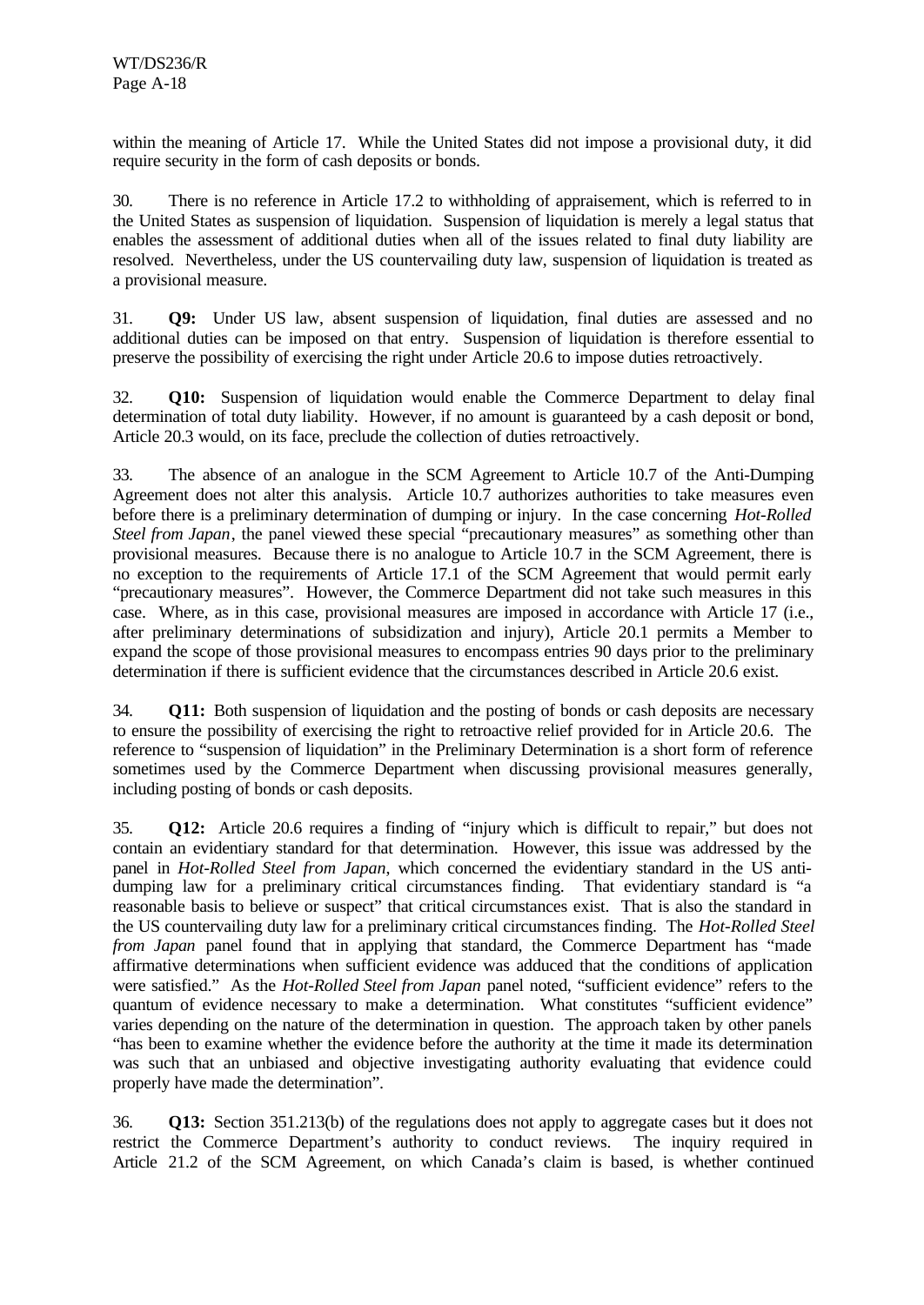imposition of the duty is necessary to offset subsidization. Under section 351.213(k) of the regulations, exporters have the opportunity for a review to determine whether imposition of a duty is necessary on future entries, i.e., whether their subsidy rate is zero. If no subsidy is found, the cash deposit and assessment rate on future entries will be zero, unless the results of a subsequent review demonstrate that subsidies have recurred. Section 351.213(k) therefore fulfills the requirements of Article 21.2.

#### Questions to Both Parties

37. **Q1:** While some financial contributions take place at a single point in time, that is not always the case. The Canadian timber tenures are long-term contracts that provide recurring subsidies. As long as the tenure contract remains in force the provincial government is providing the lumber producer with timber, and the producer receives a benefit each time it pays below-market prices for the timber.

38. **Q2:** While there is no uniform world market price for softwood lumber and softwood logs, lumber and logs are traded internationally in all regions of the world. It is possible to calculate average unit import values for lumber and logs in various countries based on either import or export statistics. However, because these statistics are kept on a broad product category basis, the average unit import values are not useful for comparison purposes.

39. **Q3:** The United States negotiated the language of Article 15(b) of the China Protocol, which was intended to clarify that Article 14 of the SCM Agreement allows authorities to measure the benefit on the basis of a benchmark outside the country of investigation when prevailing terms and conditions in the country of investigation are "not . . . available as appropriate benchmarks." Although Article 14 of the SCM Agreement already allows Members to use such benchmarks, the Members incorporated this clarifying language into Article 15(b) of the China Protocol because they were concerned that prices in China would not be appropriate benchmarks while China was transitioning to a market economy and they wanted to leave no doubt that Article 14 allowed authorities to use external benchmarks in such instances. In addition, because Article 14 only addresses countervailing duty proceedings under Part V of the SCM Agreement, they wanted to make clear that external benchmarks would also remain available were a Member to pursue a WTO proceeding under Part II or III of the Agreement.

40. Article 15(b) is only one of several provisions of the China Protocol that simply restate and clarify existing WTO obligations that apply to all Members. Article 10.1 of the China Protocol, for example, restates existing obligations in Article 25 of the SCM Agreement. Several articles of the China Protocol also restate and clarify existing WTO most-favoured nation and national treatment obligations.

41. **Q4:** This information has been provided in response to question 1 to the United States.

42. **Q5:** In an aggregate case, the Commerce Department determines the total amount of the subsidy to producers of the subject merchandise and allocates that amount over all sales of the subject merchandise. When all of the alleged recipients of the financial contribution and the benefits are producers of the subject merchandise, no further analysis is required to perform the aggregate calculation. Benefits that potentially shift from one producer to another in an arm's-length transaction would still be part of the overall numerator, as long as both companies produce subject merchandise. Therefore, for two of the three categories that Canada claims a pass-through analysis was necessary – logs harvested by one sawmill and then sold to another, and lumber sold to remanufacturers – the question of pass-through is moot in an aggregate context and the Commerce Department did not request any information on these types of transactions.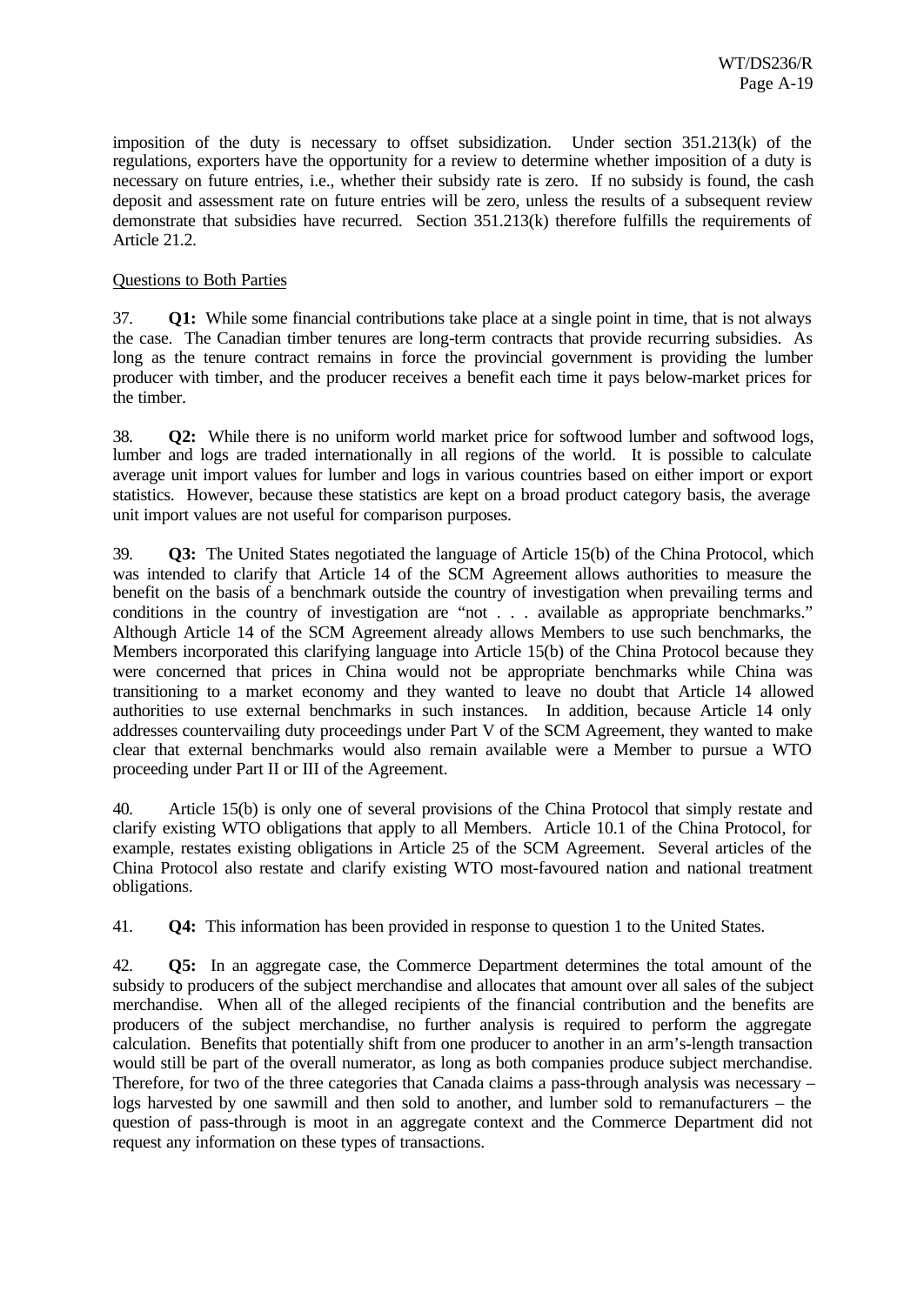43. For the remaining category where Canada claims a pass-through analysis is necessary – independent loggers selling to sawmills – the Commerce Department asked questions about logs sold domestically at arm's-length prices. In response, Quebec indicated that there were essentially no arm's-length transactions involving Crown timber sold by independent loggers to sawmills. Ontario suggested that 30 per cent of Crown timber was sold in arm's-length transactions, but tenure holders who do not own a sawmill are limited with respect to where such harvested timber can be sold and evidence indicated that log swapping was common among large tenure holders. Alberta's questionnaire response suggested that only a small portion of the harvest was characterized by arm'slength transactions. B.C. suggested that as much as 30 per cent of Crown timber was sold in arm'slength transactions, but this figure is misleading because loggers operate as employees or contractors for tenure holders, various requirements serve to narrow the range of purchasers available to any harvester of Crown timber who is not a mill owner, and log swapping is a major part of the so-called arm's-length transactions. These factors combine to ensure that the great majority of Crown timber is force-fed to tenure-holding lumber producers. As such, the evidence does not support Canada's claim that a pass-through analysis is necessary or appropriate.

### Questions to Canada

44. **Q5:** A Member is not always obliged to determine the benefit using as a benchmark market prices from the country under investigation. This is confirmed by numerous references in WTO agreements and prior WTO decisions. The United States also notes that the Panel's example of a government monopoly over the supply of a good is no different in principle from the circumstances of the instant case, where the provincial governments control 85 to 95 per cent of the market for timber. If it is shown that the government supply significantly distorts the market, the benchmark can be found outside the country, so long as a reasonable effort is made to measure the benefit provided in the country under investigation.

45. **Q8:** Given the ordinary meaning of "arm's-length," a so-called independent logger should only be viewed as operating at "arm's-length" from lumber producers if the harvester is freely negotiating, under no outside control or influence and under no compulsion to sell. The record establishes that not only are there very few transactions by independent harvesters, but even in such transactions, the provincial governments impose numerous restrictions and requirements on the transactions. In light of this evidence, the only reasonable conclusion is that there are no true arm'slength transactions for Crown timber.

46. **Q10:** Past determinations by the Commerce Department, which apply US law on the basis of different factual records, are of no relevance in determining whether the United States has acted consistently with its obligations in the present case. That is particularly true where, as here, the prior determinations at issue were decided under a different domestic legal standard, as well as different international obligations. At the time of the *Lumber III* determination cited by Canada, under US law the government provision of a good was deemed to provide a benefit if the good "was provided at preferential rates". That standard is fundamentally different than the current "adequate remuneration" standard and therefore the issue of an appropriate benchmark is fundamentally different as well. The Commerce Department rejected cross-border prices in *Lumber III* because it had "sufficient and reliable non-preferential price data" from within Canada. Other factors, such as comparability, were therefore moot and were simply noted in passing to underscore the Commerce Department's primary rationale.

47. **Q14(b):** The Commerce Department did not investigate and, therefore, did not conclude that the Maritime Provinces received no support or that lumber sales from the Maritime Provinces were not subsidized.